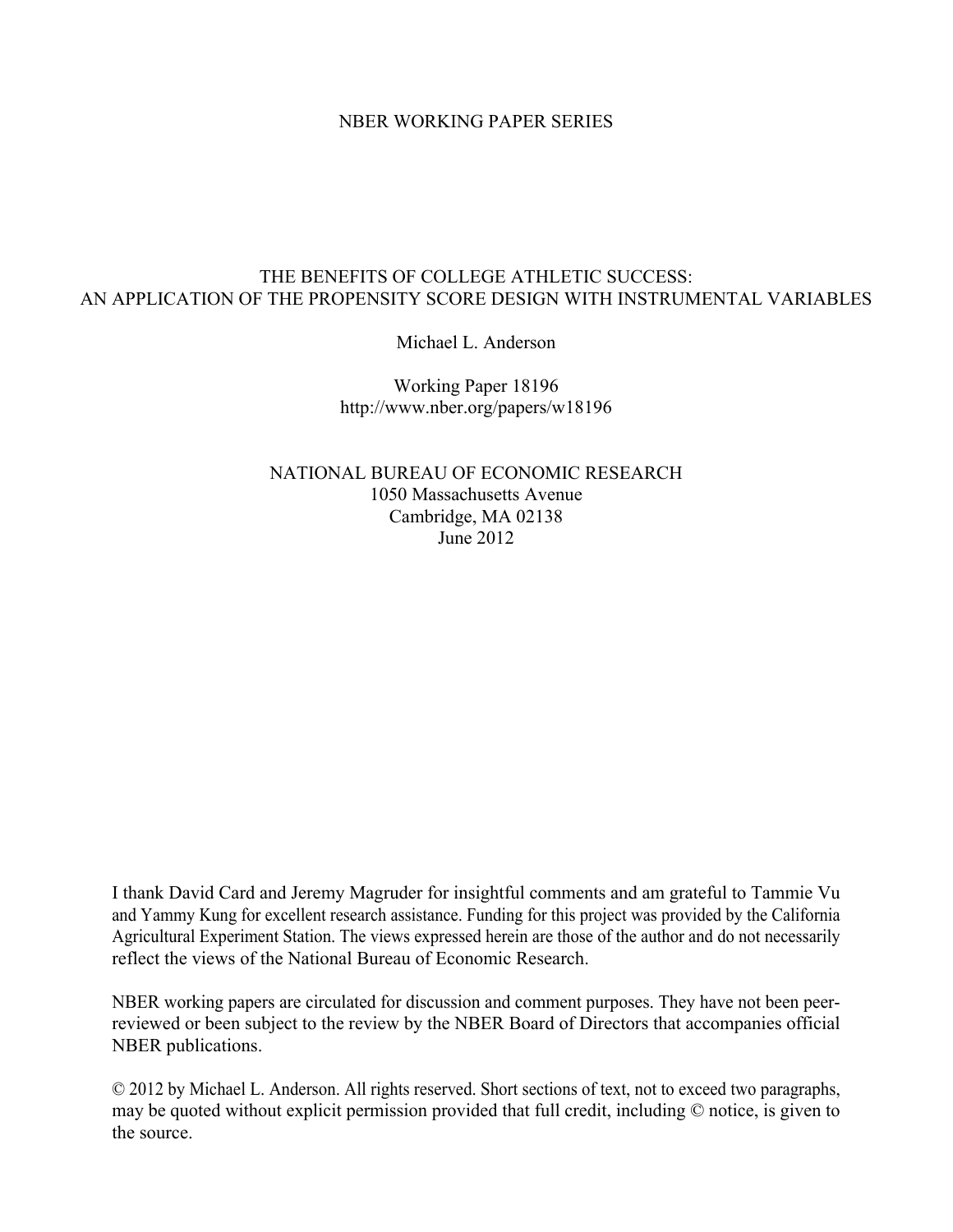The Benefits of College Athletic Success: An Application of the Propensity Score Design with Instrumental Variables Michael L. Anderson NBER Working Paper No. 18196 June 2012 JEL No. C23,C26,I20,I23,J24

#### **ABSTRACT**

Spending on big-time college athletics is often justified on the grounds that athletic success attracts students and raises donations. Testing this claim has proven difficult because success is not randomly assigned. We exploit data on bookmaker spreads to estimate the probability of winning each game for college football teams. We then condition on these probabilities using a propensity score design to estimate the effects of winning on donations, applications, and enrollment. The resulting estimates represent causal effects under the assumption that, conditional on bookmaker spreads, winning is uncorrelated with potential outcomes. Two complications arise in our design. First, team wins evolve dynamically throughout the season. Second, winning a game early in the season reveals that a team is better than anticipated and thus increases expected season wins by more than one-for-one. We address these complications by combining an instrumental variables-type estimator with the propensity score design. We find that winning reduces acceptance rates and increases donations, applications, academic reputation, in-state enrollment, and incoming SAT scores.

Michael L. Anderson Department of Agricultural and Resource Economics 207 Giannini Hall, MC 3310 University of California, Berkeley Berkeley, CA 94720 and NBER mlanderson@berkeley.edu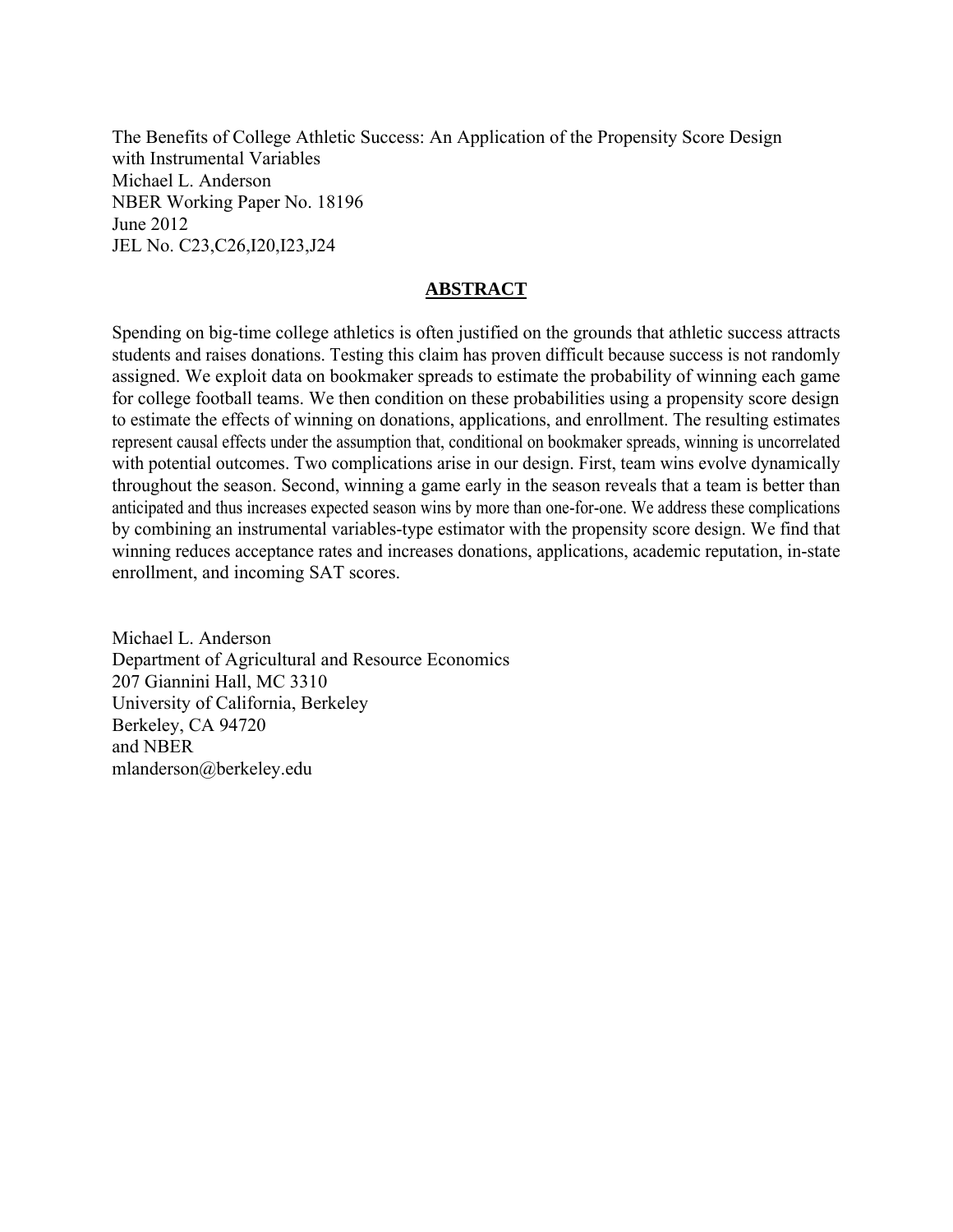# 1 Introduction

College athletic spending at National Collegiate Athletic Association (NCAA) Division I schools exceeded \$7.9 billion in 2010 (Fulks 2011). This scale of expenditures is internationally unique and is partly justified on the basis that big-time athletic success, particularly in football and basketball, attracts students and generates donations. An extensive literature examines these claims but reaches inconsistent conclusions. A series of papers find positive effects of big-time athletic success on applications and contributions (Brooker and Klastorin 1981; Sigelman and Bookheimer 1983; Grimes and Chressanthis 1994; Murphy and Trandel 1994; Tucker 2004; Humphreys and Mondello 2007; Pope and Pope 2009), but a number of other studies find no impact of big-time athletic success on either measure (Sigelman and Carter 1979; Baade and Sundberg 1996; Turner et al. 2001; Meer and Rosen 2009; Orszag and Israel 2009). A central issue confronting all studies is the non-random assignment of athletic success. Schools with skilled administrators may attract donations, applicants, and coaching talent (selection bias), and surges in donations or applications may have a direct impact on athletic success (reverse causality). It is thus challenging to estimate causal effects of athletic success using observational data.

This article estimates the causal effects of college football success using a propensity score design. Propensity score methods are difficult to apply because researchers seldom observe all of the important determinants of treatment assignment. Treatment assignment is thus rarely ignorable given the data at the researcher's disposal (Rosenbaum and Rubin 1983; Dehejia and Wahba 1999). We overcome this challenge by exploiting data on bookmaker spreads (i.e., the expected score differential between the two teams) to estimate the probability of winning each game for NCAA "Division I-A" football teams. We then condition on these probabilities to estimate the effect of football success on donations and applications. If potential outcomes are independent of winning games after conditioning on bookmaker expectations, then our estimates represent causal effects.

We face two complications when estimating these effects. First, the treatment – team wins – evolves dynamically throughout the season, and the propensity score for each win depends on the outcomes of previous games. We address this issue by independently esti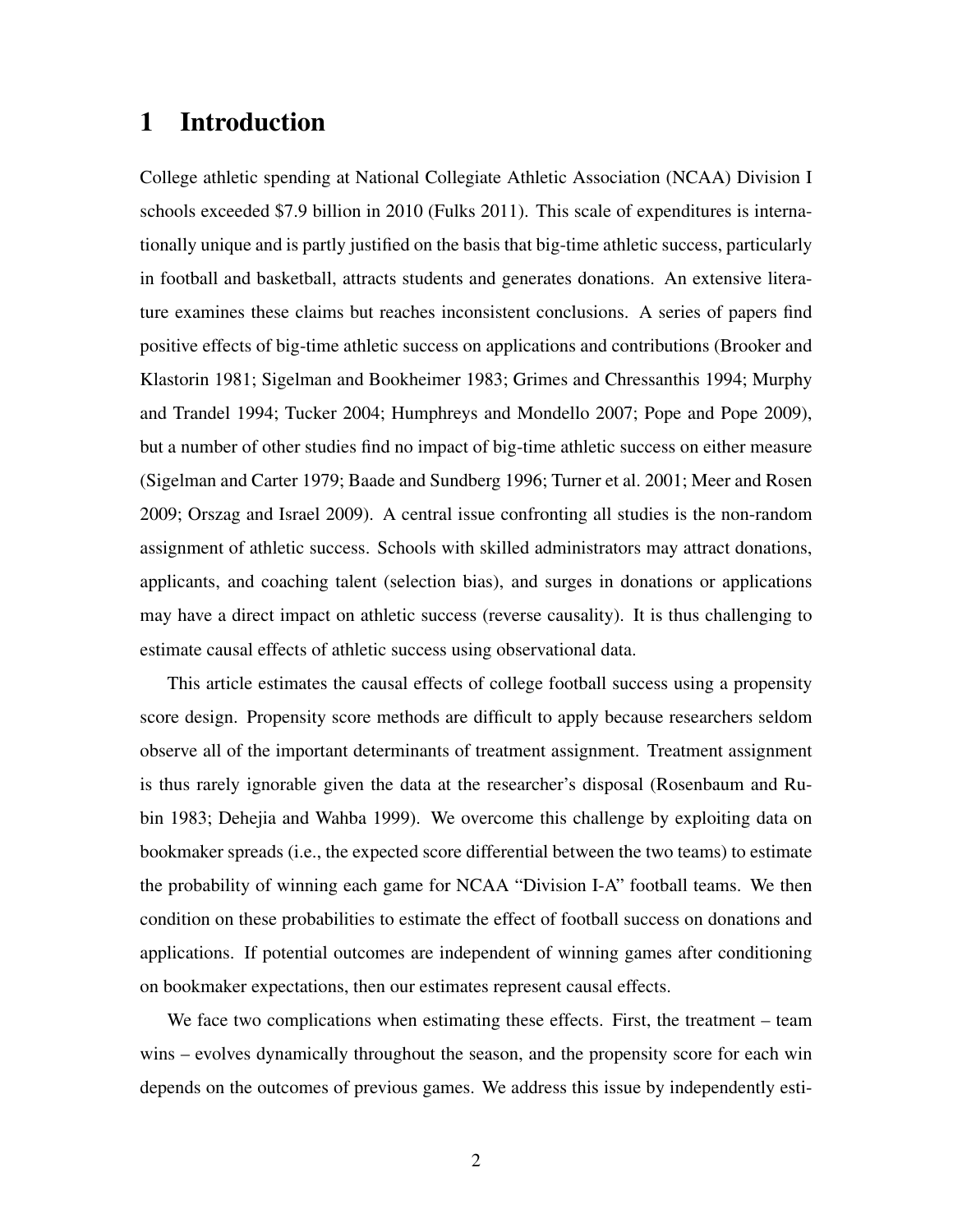mating the effect of wins in each week of the season. However, this introduces the second complication: a win early in the season is associated with a greater than one-for-one increase in total season wins because the winning team has (on average) revealed itself to be better than expected. We address this issue by combining an instrumental variables-type estimator with the propensity score estimator.

Applying this framework we find robust evidence that football success increases athletic donations, increases the number of applicants, lowers a school's acceptance rate, increases enrollment of in-state students, increases the average SAT score of incoming classes, and enhances a school's academic reputation. The estimates are up to twice as large as comparable estimates from the previous literature. There is less evidence that football success affects donations outside of athletic programs or enrollment of out-of-state students. The effects appear concentrated among teams in the six elite conferences classified as "Bowl Championship Series" (BCS) conferences, with less evidence of effects for teams in other conferences.

The paper is organized as follows. Section 2 describes the data, and Section 3 summarizes the cross-sectional and longitudinal relationships between football success, donations, and student body measures. Section 4 discusses the propensity score framework and estimation strategy. Section 5 presents estimates of the causal relationships between football success, donations, and student body measures. Section 6 concludes.

### 2 Data

Approximately 350 schools participate in NCAA Division I sports (the highest division of intercollegiate athletics). Of these schools, 120 field football teams in the Football Bowl Subdivision (FBS, formerly known as "Division I-A"). Teams in this subdivision play 10 to 13 games per season and are potentially eligible for post-season bowl games. Games between teams in this subdivision are high-profile events that are widely televised. We gathered data on games played by all FBS teams from 1986 to 2009 from the website *Covers.com*. Data include information on the game's date, the opponent, the score of each team, and the expected score differential between the two teams (known as the spread).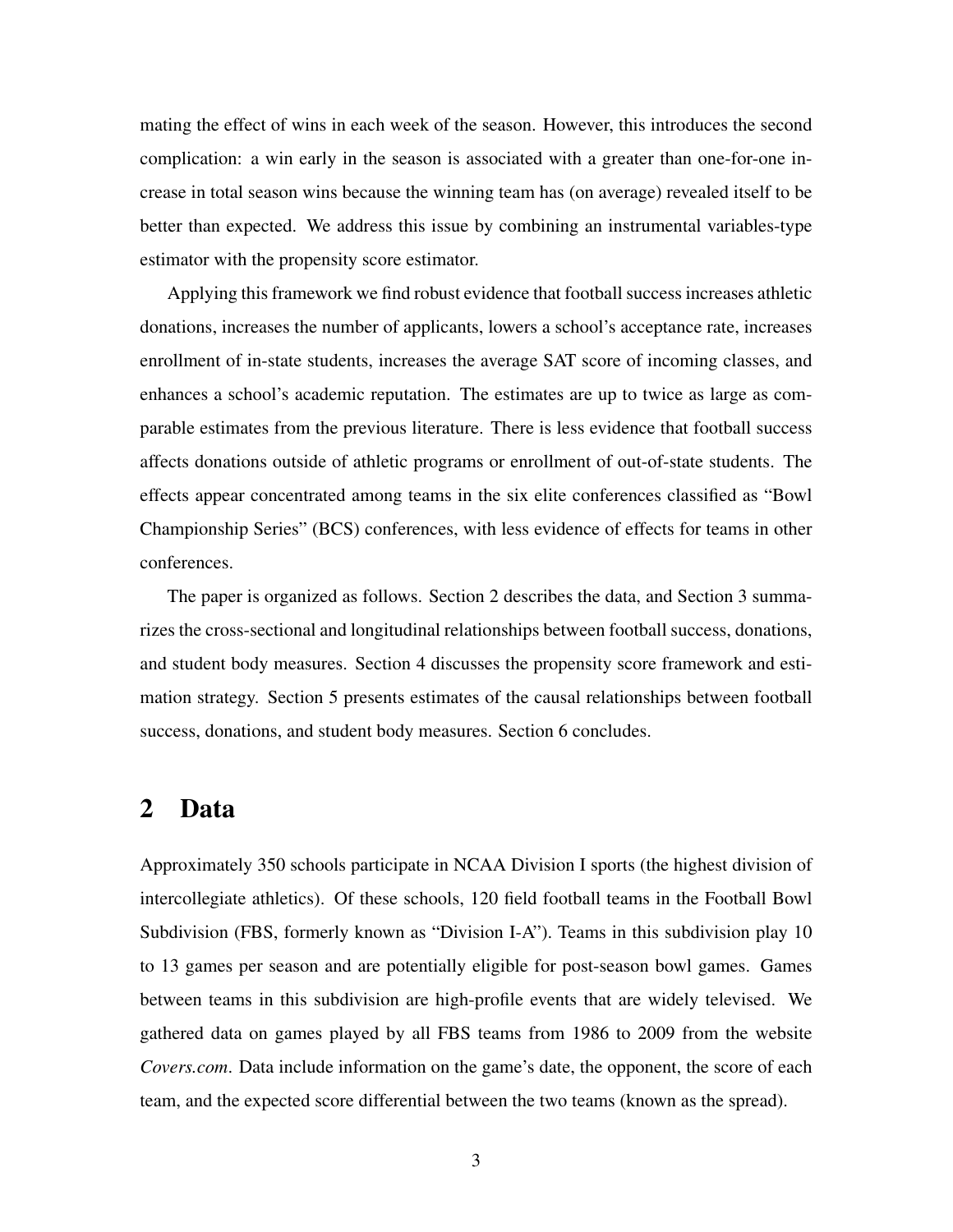We combined these data with data on alumni donations, university academic reputations, applicants, acceptance rates, enrollment figures, and average SAT scores. Donations data come from the Voluntary Support of Education survey (VSE), acceptance rate and academic reputation data come from a survey of college administrators and high school counselors conducted annually by *US News and World Report*, and application, enrollment, and SAT data come from the Integrated Postsecondary Education Data System (IPEDS). Reporting dates for these measures range from 1986 to 2008.

The first column of Table 1 presents summary statistics for key variables. Each observation represents a single season for a single team. Actual season wins and expected season wins are both 5.4 games per season (out of an average of 10.7 games played per season). We exclude post-season games (bowl games) when calculating wins as participation in these games is endogenously determined by regular season wins. Alumni donations to athletic programs average \$2.4 million per year, and total alumni donations (including both operating and capital support) average \$18.8 million per year. The average school receives 13,748 applicants every year and accepts 70% of them. A typical incoming class contains 3,343 students and has a 25th percentile SAT score of 1,054 (IPEDS reports 25th and 75th percentile SAT scores; using the 75th percentile instead of the 25th percentile does not affect our conclusions).

The next two sets of columns in Table 1 present summary statistics for BCS and non-BCS conferences respectively. The six BCS conferences are the ACC, Big East, SEC, Big Ten, Big Twelve, and Pac-10 (now Pac-12). Winners of these conferences are automatically eligible for one of ten slots in the five prestigious BCS bowl games, and through 2012 only three non-BCS conference teams had ever played in a BCS bowl game. Teams in BCS conferences have more wins (note that inter-conference play is common), more alumni donations, better academic reputations, lower acceptance rates, and more applicants and enrolled students than teams in non-BCS conferences. Since BCS conference football teams have higher profiles, we expect that team success may have a larger impact for these schools (particularly for alumni donations), and we estimate results separately for BCS conferences.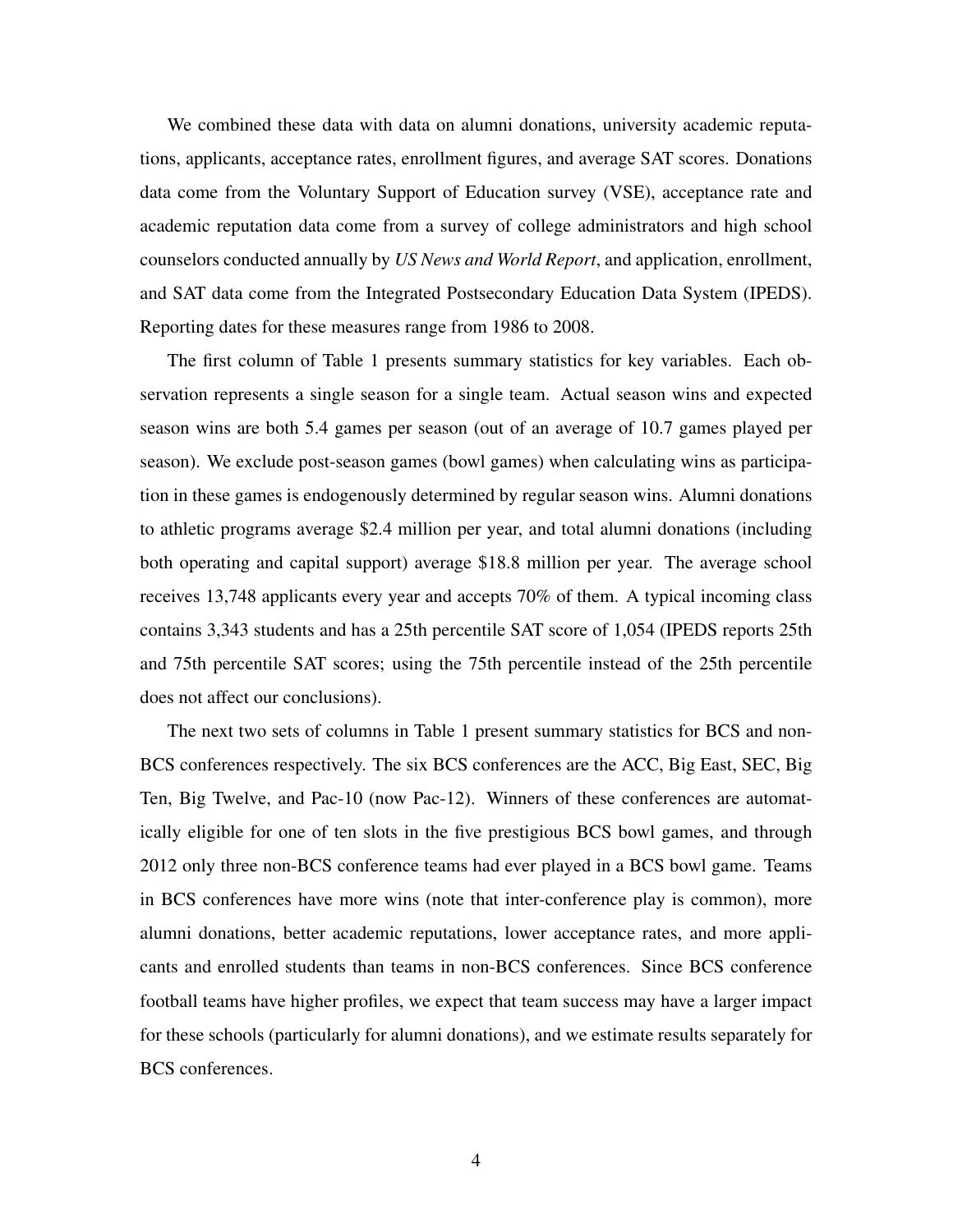## 3 Cross-Sectional and Longitudinal Results

#### 3.1 Cross-sectional Results

We first estimate the cross-sectional relationship between lagged win percentage, alumni donations, and class characteristics. We estimate linear regressions of the form

$$
y_{it+1} = \beta_0 + \beta_1 season \, wins_{it} + \beta_2 season \, games_{it} + \phi_{t+1} + \varepsilon_{it+1} \tag{1}
$$

where  $y_{it+1}$  represents an outcome for school *i* in year  $t + 1$  (e.g., alumni donations, applicants, or acceptance rate),  $season \ wins_{it}$  represents school *i*'s football wins in year  $t$ , season games<sub>it</sub> represents school *i*'s football games played in year t, and  $\phi_{t+1}$  represents a year fixed effect that controls for aggregate time trends. The coefficient of interest is  $\beta_1$ . We lag the win measure by one year because the college football season runs from September to December, so the full effects of a winning season on donations or applications are unlikely to materialize until the following year.

The first set of columns in Table 2 reports results from estimating equation (1). One extra win is associated with a \$340,400 increase in alumni athletic donations and a \$960,100 increase in total alumni donations. Out-of-state and in-state enrollment increase by 34 and 91 students respectively. However, there is no significant relationship between wins and non-athletic operating donations, the average donation rate, academic reputation, applications, the acceptance rate, or the 25th percentile SAT score.

The large number of hypothesis tests raises the issue of multiple hypothesis testing – throughout the paper we test for effects on 10 different outcomes using multiple specifications and two subgroups (BCS and non-BCS schools). We address this issue by reporting "*q*-values" that control the False Discovery Rate (FDR) across all tables, along with standard per-comparison *p*-values. The False Discovery Rate is the proportion of rejections that are false discoveries (type I errors). Controlling FDR at 0.1, for example, implies that less than 10% of rejections will represent false discoveries. To calculate FDR *q*-values we use the "sharpened" FDR control algorithm from Benjamini et al. (2006), implemented in Anderson (2008). In most cases statistical significance remains even after controlling FDR.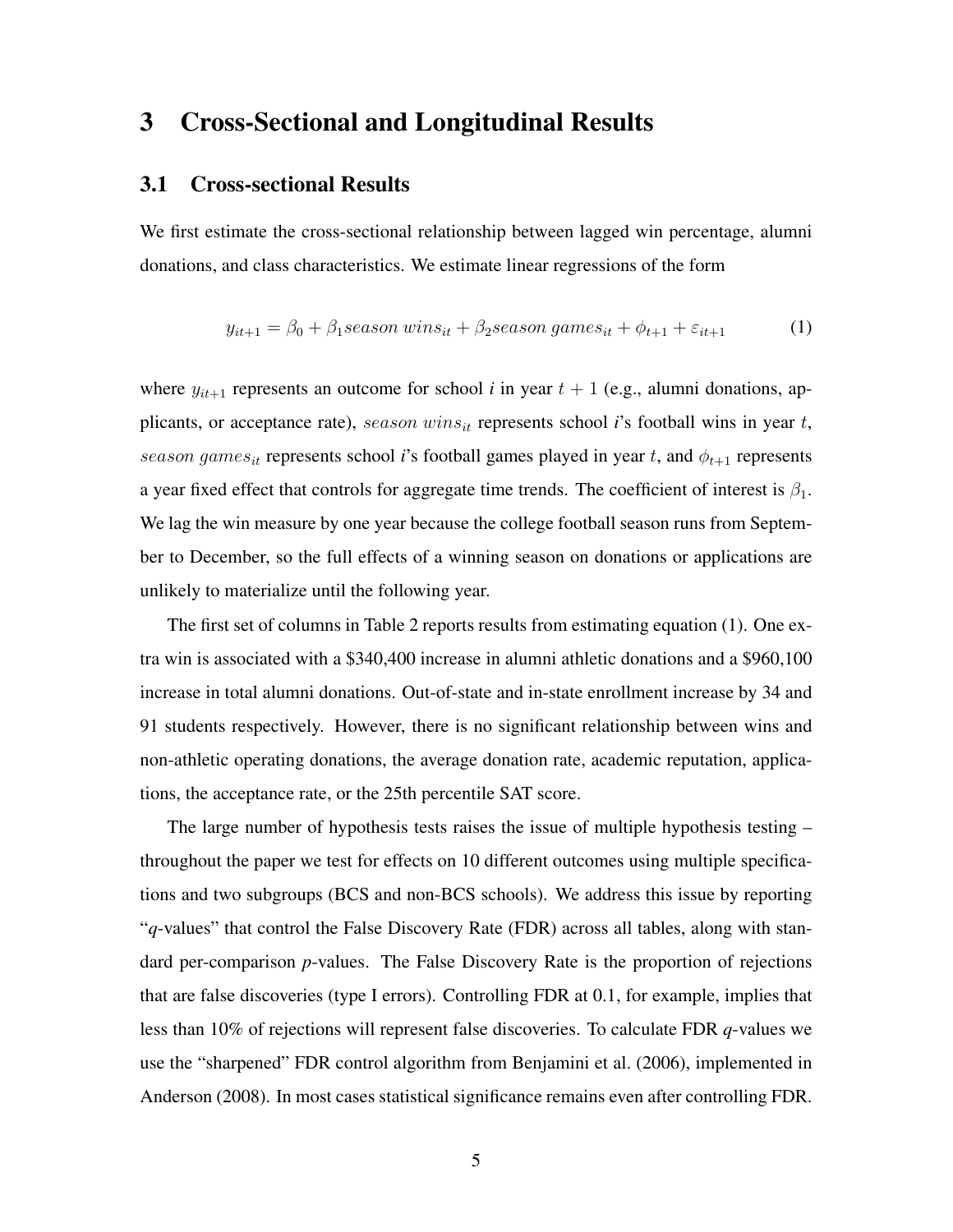#### 3.2 Longitudinal Results

It is unlikely that the cross-sectional estimates in Table 2 represent causal effects; some unobserved factors that affect donations or applications are probably correlated with longterm athletic success. To remove unobserved factors that vary across schools but are fixed over time, we estimate linear regressions of the form

$$
\Delta y_{it+1} = \beta_0 + \beta_1 \Delta season \, wins_{it} + \beta_2 \Delta season \, games_{it} + \phi_{t+1} + \varepsilon_{it+1} \tag{2}
$$

where

$$
\Delta y_{it+1} = y_{it+1} - y_{it-1}
$$
  

$$
\Delta season\ wins_{it} = season\ wins_{it} - season\ wins_{it-2}
$$
  

$$
\Delta season\ games_{it} = season\ games_{it} - season\ games_{it-2}
$$

Other variables are as defined in equation (1), and the coefficient of interest is again  $\beta_1$ . We difference over two years rather than one year because season wins<sub>it</sub> may affect  $y_{it}$ , so estimating a regression using one-year differences may attenuate our estimates of  $\beta_1$ . Indeed, differencing over one year rather than two years generates estimates that are 46% smaller in magnitude on average. $<sup>1</sup>$ </sup>

The second set of columns in Table 2 reports results from estimating equation (2). A one win increase is associated with a \$74,000 increase in alumni athletic donations but no statistically significant increases in total alumni donations or the alumni giving rate. Academic reputation increases by 0.002 points (0.003 standard deviations). Applications increase by 104 per year, acceptance rates drop 0.2 percentage points, and in-state enrollment increases by 17 students. There is no significant relationship between increases in wins and out-of-state enrollment or the 25th percentile SAT score.

Two patterns appear when comparing the cross-sectional and longitudinal estimates. First, the longitudinal estimates are much more precise, with standard errors that are ap-

<sup>&</sup>lt;sup>1</sup>The divergence between the two-year differences results and the one-year differences results is largest for the acceptance rate estimate, which falls by 71%, and smallest for the SAT score estimate, which falls by 4%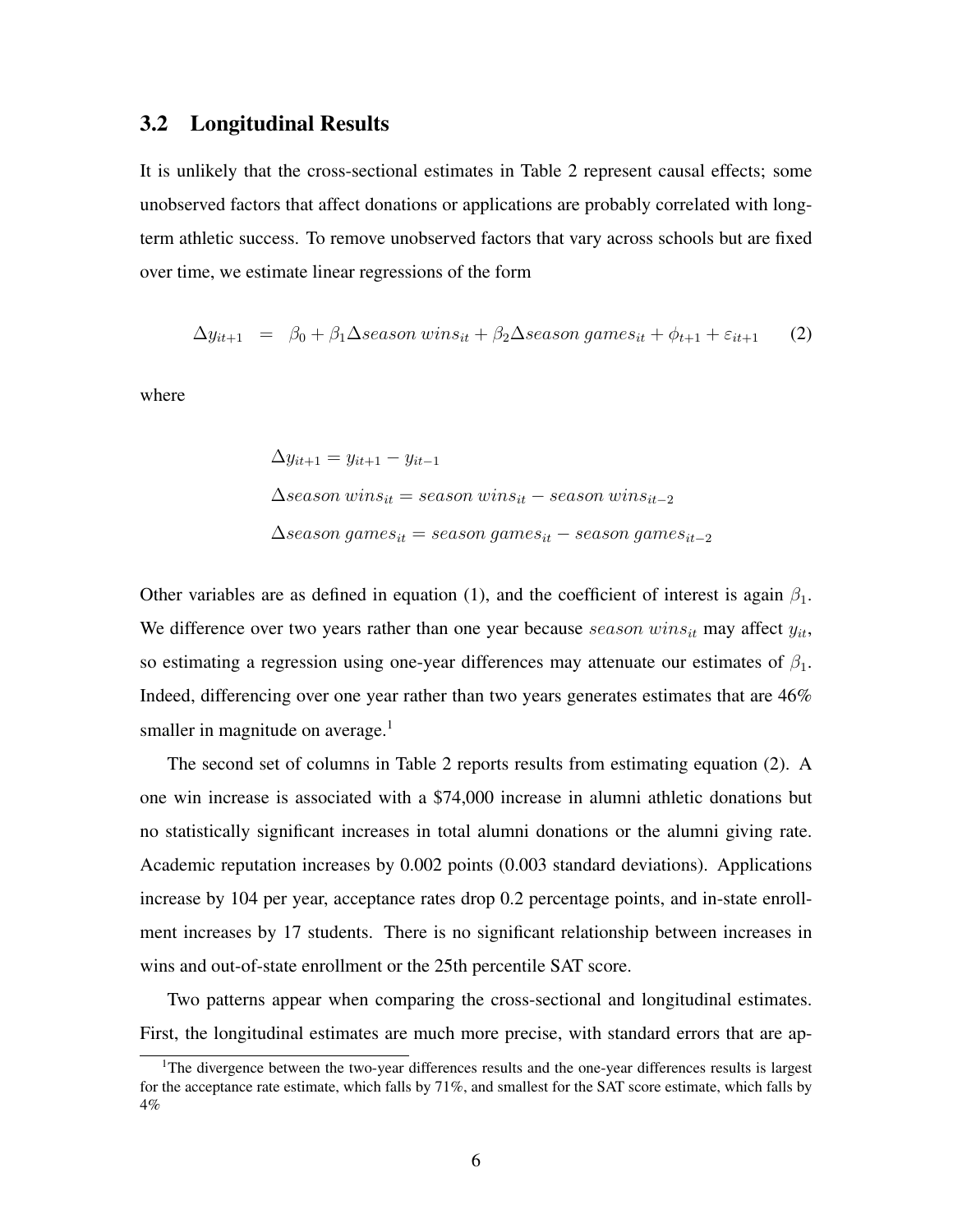proximately 3 to 15 times smaller. This is because much of the unexplained variation in  $y_{it}$  occurs across schools rather than within schools, and the differencing transformation in equation (2) removes most of the cross-school variation in  $y_{it}$ . Second, with the exception of acceptance rates, the longitudinal estimates are all smaller in magnitude than their crosssectional counterparts. In several cases (alumni athletic donations, out-of-state enrollment, and in-state enrollment) it is possible to reject the hypothesis that the cross-sectional and longitudinal estimates converge to the same value. The divergence in the two sets of estimates suggests the presence of selection bias or reverse causality, though it could also indicate persistence in effects (i.e., several winning seasons may have a larger impact than a single winning season).

#### 3.3 BCS Results

Teams in BCS conferences have higher profiles and thus may experience greater impacts from football success. Table 3 reports cross-sectional and longitudinal results for BCS teams. The first set of columns estimates equation (1). There is a significant relationship between wins and alumni athletic donations, but no other coefficients are significant at the  $p = 0.05$  level. In most cases the cross-sectional estimates from the BCS sample are smaller than the cross-sectional estimates from the pooled sample. Estimates from the non-BCS sample are smaller still (see Appendix Table A1). Since conditioning on BCS status is equivalent to flexibly controlling for BCS status, this pattern suggests that unobserved differences between BCS and non-BCS schools may affect the pooled cross-sectional estimates.

The second set of columns in Table 3 estimates equation (2). Significant longitudinal relationships arise between wins and alumni athletic donations, academic reputation, applications, acceptance rates, and in-state and out-of-state enrollment. Longitudinal estimates from the BCS sample are of the same sign and typically larger magnitude when compared to longitudinal estimates from the pooled sample. This suggests that effects may be concentrated among BCS schools. Indeed, longitudinal estimates from the non-BCS sample are generally smaller in magnitude, and all but one are statistically insignificant (see Appendix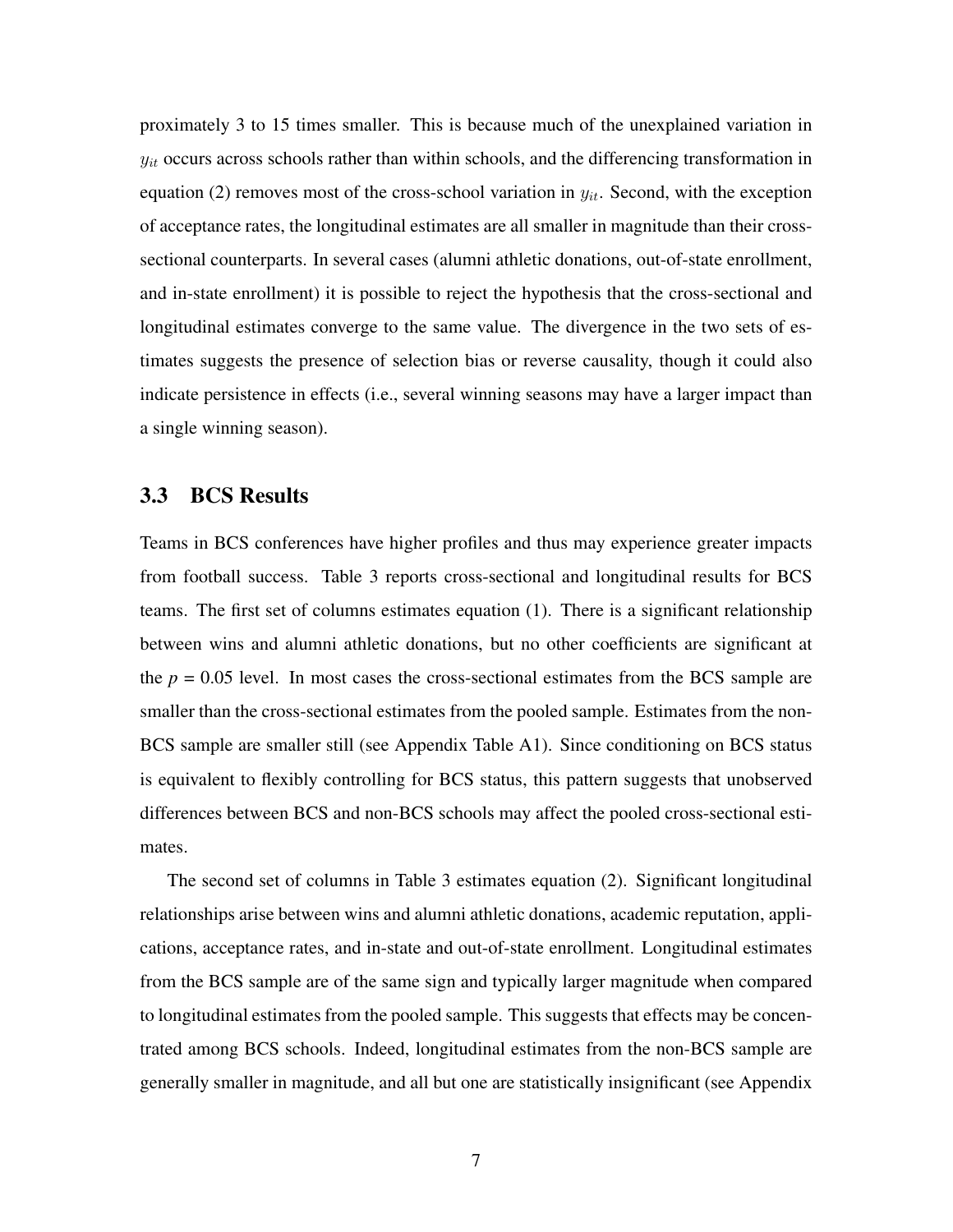Table A1).

# 4 The Propensity Score Design

#### 4.1 Theoretical Framework

Longitudinal estimates control for unobserved factors that differ across schools but are constant over time. Nevertheless, they should be interpreted with caution (LaLonde 1986); changes in donations or admissions could be related to changes in wins through reverse causality, and trends in other factors (e.g., coaching talent) might be related to both sets of variables. One way to improve the research design is to condition on observable factors that determine football wins. However, two problems arise in this context. First, we do not have data on a wide range of factors that plausibly determine whether a team wins. Second, even if such data were available, conditioning on a large number of factors introduces dimensionality problems and makes estimation via matching or subclassification difficult.

In cases with binary treatments, conditioning on the propensity score – the probability of treatment given the observable characteristics – is equivalent to conditioning on the observables themselves (Rosenbaum and Rubin 1983; Dehejia and Wahba 1999). Conditioning on the propensity score, or the probability of a win, is attractive in this case for two reasons. First, it is readily estimable using bookmaker spreads. Second, it is of low dimension.

However, the treatment season wins<sub>it</sub> is not binary but can instead realize integer values from 0 to 12. Furthermore, it is dynamically determined – each game occurs at a different point in the season. Recent research has extended propensity score methods to cases with categorical and continuous treatments (Hirano and Imbens 2004; Imai and van Dyk 2004). Since the distribution of a bounded random variable is defined by its moments, we could in principle calculate the conditional expectation, variance, and skewness of season wins<sub>it</sub> and condition on these quantities. In practice, however, we cannot calculate these conditional moments because bookmaker spreads are updated throughout the season. Importantly, bookmaker spreads in week s are a function of the team's performance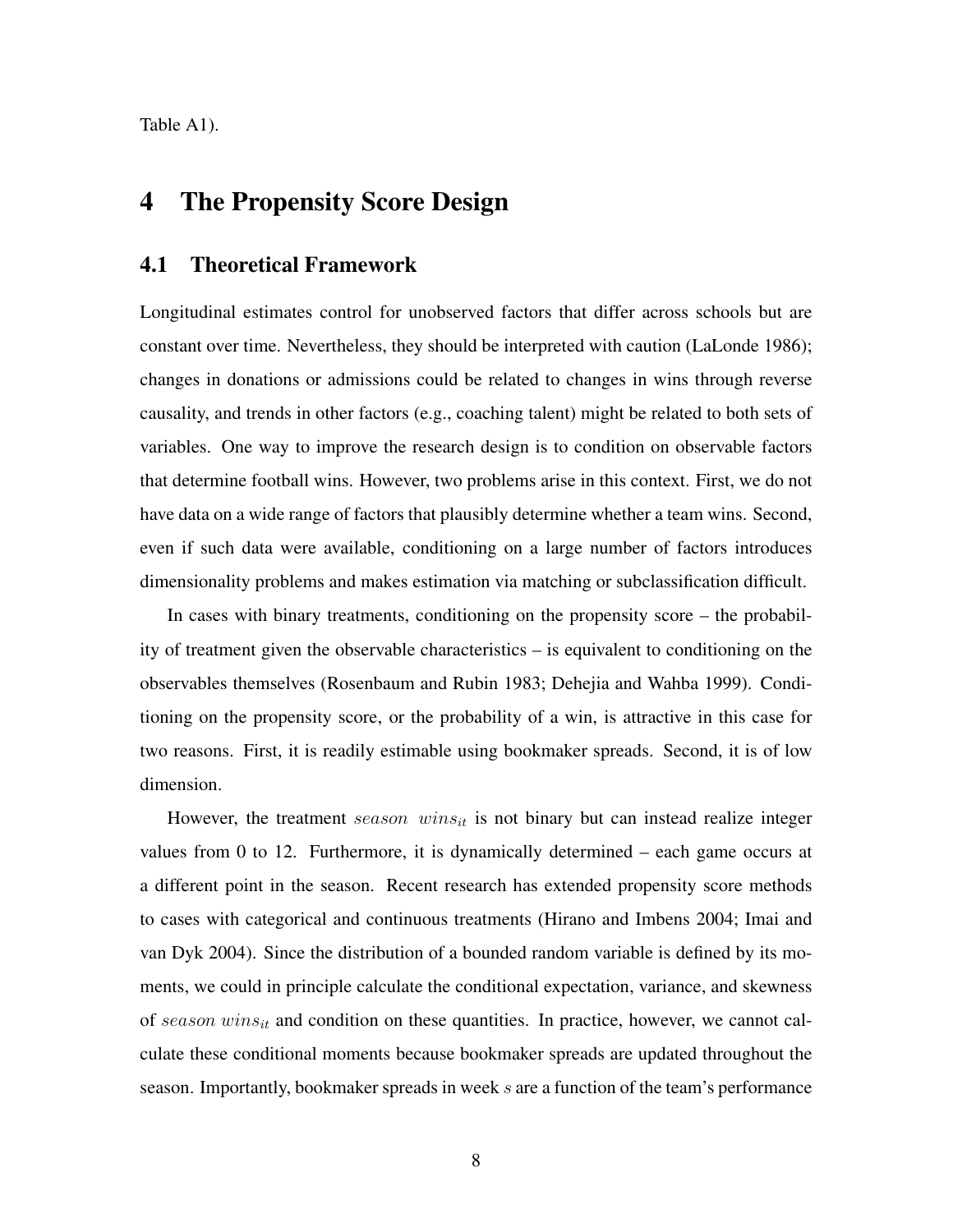in weeks 1 through  $s - 1$ . Bookmaker spreads are thus endogenously determined by the treatment itself.

To overcome this problem we separately estimate the effect of winning for each week of the season. This ensures that the set of conditioning variables is always predetermined with respect to the treatment. Formally, let the treatment  $W_{ist}$  equal one if school i wins in week s of year t and zero otherwise. The  $1 \times S$  row vector  $w_{it}$  contains the outcome of each game for the entire season, with the sth column containing the outcome for week s. The potential outcome  $Y_{it+1}(w_{i1t},...,w_{iSt})$  is the value of the outcome for school i in year  $t + 1$  as a function of  $w_{it}$ . Conditional on wins and losses in other weeks, the causal effect of a win in week s for school i in year t is  $\beta_{ist} = Y_{it+1}(w_{i1t}, ..., w_{is-1t}, 1, w_{is+1t}, ..., w_{iSt})$  –  $Y_{it+1}(w_{i1t},...,w_{is-1t},0,w_{is+1t},...,w_{iSt})$ . For notational convenience we write  $Y_{ist}(1)$  $Y_{it+1}(w_{i1t},...,w_{is-1t},1,w_{is+1t},...,w_{iSt})$  and  $Y_{ist}(0) = Y_{it+1}(w_{i1t},...,w_{is-1t},0,w_{is+1t},...,w_{iSt}).$ 

While there are many potential outcomes for any combination of  $i$ ,  $s$ , and  $t$ , we can only observe  $Y_{it+1}(\mathbf{w_{it}})$ , where  $\mathbf{w_{it}}$  is the realized series of wins and losses for school i in year t. If wins were randomly assigned, then  $Y_{it+1}(\mathbf{w_{it}})$  would be independent of  $W_{ist}$  for all values of  $w_{it}$ , and we could estimate  $E[Y_{ist}(1)]$  and  $E[Y_{ist}(0)]$  using the sample analogs of  $E[Y_{it+1}|W_{ist} = 1]$  and  $E[Y_{it+1}|W_{ist} = 0]$ . However, in all likelihood the potential outcomes  $Y_{it+1}(\mathbf{w_{it}})$  are correlated with  $W_{ist}$ .

To estimate the causal effects of football wins we rely on two assumptions. First, we make the standard ignorability assumption:

Assumption 1 *Strong Ignorability of Treatment Assignment (Rosenbaum and Rubin 1983):*  $W_{ist} \perp \{Y_{it+1}(\mathbf{w_{it}}): \mathbf{w_{it}} \in \mathcal{W}\}\mid \mathbf{X_{ist}}$ . Furthermore,  $0 < P(W_{ist} = 1|\mathbf{X_{ist}}) < 1 \forall \mathbf{X_{ist}} \in \mathcal{W}$  $\mathcal{X}$ .

The ignorability assumption is crucial. It implies that, conditional on the observables  $\mathbf{X}_{\text{ist}}$ ,  $W_{ist}$  is independent of the potential outcomes  $Y_{it+1}(\mathbf{w}_{it})$ . The ignorability assumption has two unique features in our study. First,  $X_{ist}$  represents the set of covariates observed by bookmakers in week s of year t rather than set of covariates available to us the researchers. Second, there is a strong economic reason to believe that  $X_{ist}$  contains all of the important observables. If there were an observable characteristic  $x_{ist}^*$  that predicted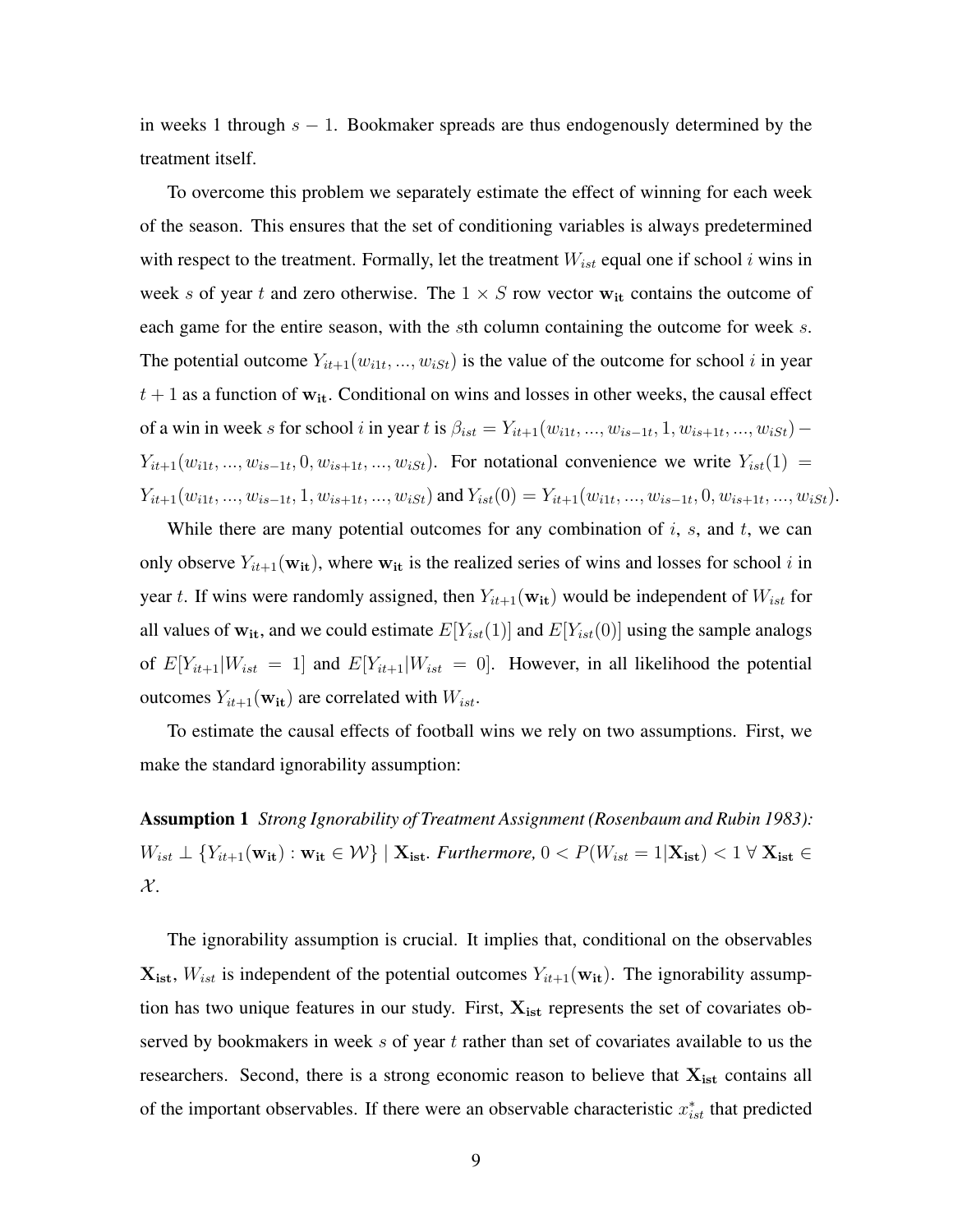$W_{ist}$  and were not included in  $\mathbf{X_{ist}}$ , then professional bettors could use  $x_{ist}^*$  to form superior predictions of  $P(W_{ist} = 1)$  than those formed by the bookmakers. This discrepancy would represent an arbitrage opportunity, and over time bookmakers would go bankrupt if they did not condition their spreads on  $x_{ist}^*$ . Thus, unlike in many data sets, we have a compelling reason to believe that the ignorability assumption holds. Studies of betting markets support this conjecture in that it has proven difficult to build models that outperform bookmakers' spreads by an economically meaningful margin (Glickman and Stern 1998; Levitt 2004; Stern 2008). Of course, it is theoretically possible that some characteristic that is unobservable to everyone and affects the probability of winning is correlated with the potential outcomes. As a robustness check, we reestimate the effects later in the season when team quality becomes well known, and we find similar results (see Section 5.2).

**Proposition 1** *Let*  $p(\mathbf{X}_{\text{ist}}) = P(W_{\text{ist}} = 1 | \mathbf{X}_{\text{ist}})$ *. Under strong ignorability,*  $W_{\text{ist}} \perp$  ${Y_{it+1}(\mathbf{w_{it}}) : \mathbf{w_{it}} \in \mathcal{W}} \mid p(\mathbf{X_{ist}}).$ 

*Proof* : See Appendix A.

*Corollary*: Under strong ignorability, if  $Cov(Y_{it+1}, W_{ist} | p(\mathbf{X}_{ist})) \neq 0$ , then  $W_{ist}$  must have a causal effect on  $Y_{it+1}$  for some values of i, s, t.

*Proof*: Suppose that  $W_{ist}$  has no casual effect on  $Y_{it+1}$  for any values of i, s, t. Then  $Y_{it+1}(\mathbf{w_{it}}) = Y_{it+1}$  for any  $\mathbf{w_{it}} \in \mathcal{W}$ . Thus, by Proposition 1,  $W_{ist} \perp Y_{it+1} | p(\mathbf{X_{ist}})$ .

Proposition 1 implies that we can test for a causal effect of  $W_{ist}$  on  $Y_{it+1}$  by conditioning on  $p(\mathbf{X_{ist}})$  and estimating a regression of  $Y_{it+1}$  on  $W_{ist}$ . A significant regression coefficient in this case allows us to reject the sharp null hypothesis of no effect, and we use this proposition to estimate *p*-values in Tables 4–7. These tests are similar in spirit to propensity score based tests in recent research by Angrist and Kuersteiner on the effects of monetary policy shocks. However, to estimate the magnitude of the causal effect we make two additional assumptions.

**Assumption 2** Ignorability of Future Treatment Assignments:  $(W_{is+1t},...,W_{iSt}) \perp \{Y_{it+1}(\mathbf{w_{it}}):$  $w_{it} \in \mathcal{W}$  |  $X_{ist}$ .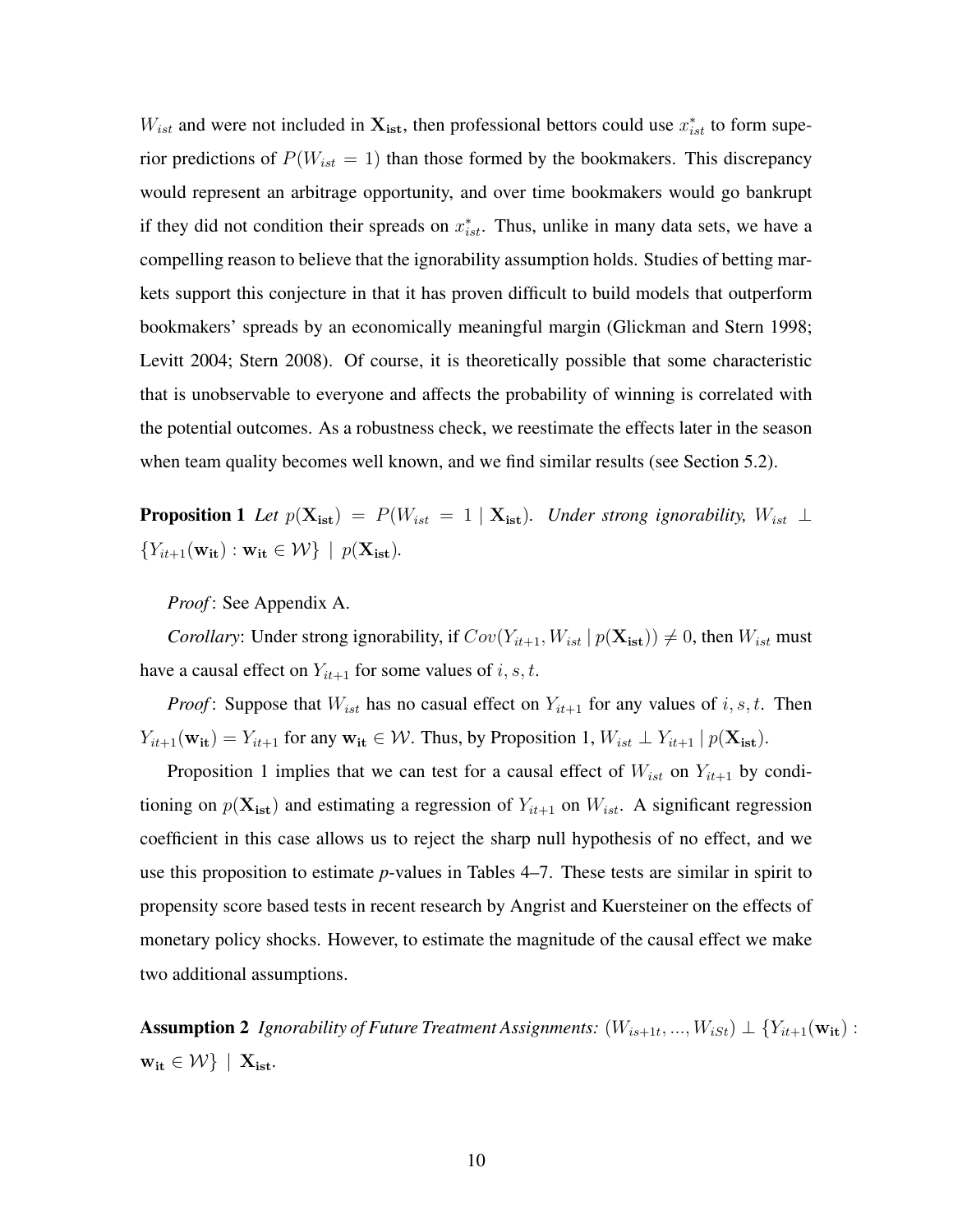**Assumption 3** *Homogenous Effects Across Weeks:*  $Y_{it+1}(\mathbf{w_{it}}) = \mathbf{w_{it}}\beta_{it} + Y_{it+1}(\mathbf{0})$ *, where*  $\beta_{it}$  *is a*  $S \times 1$  *column vector containing*  $\beta_{it}$  *in each entry, and* **0** *is a*  $S \times 1$  *row vector of zeros.*

Assumption 2 extends the standard ignorability assumption to include weeks in year  $t$ following week s. There is minimal cost to making this assumption because it is difficult to imagine a scenario in which Assumption 1 holds but Assumption 2 does not. For example, Assumption 2 would be violated if there were some unobserved factor  $x_{ist}^*$  that affected team performance and were correlated with the potential outcome  $Y_{it+1}(\mathbf{w_{it}})$ . In that case, however, Assumption 1 would likely be violated as well.

Assumption 3 is a simplifying assumption that implies the effect of a win in week s for team i in year t is always  $\beta_{it}$ . This assumption consists of two components. First, it imposes a form of the Stable Unit Treatment Value Assumption (Rubin 1980) in that a team's performance in week  $s'$  is assumed not to impact the causal effect of performance in week s. Second, it imposes a homogeneity assumption that wins have equal effects in any week and that the margin of victory does not matter. We still allow effect heterogeneity by school and year. While Assumption 3 is not guaranteed to hold, it is no more restrictive than those imposed when interpreting the linear regression coefficients in Sections 3.1 and 3.2. It is also not needed to test the sharp null hypothesis of no effect – it is only necessary for estimating the magnitude of the effect.

Assumptions 2 and 3 are useful because they allow us to rescale the observed effect of winning in week  $s$  by the average increase in season wins associated with winning in week s. This is significant because winning in week s is associated with a higher probability of winning in later weeks, even after conditioning on  $p(\mathbf{X_{\text{ist}}})$ . This occurs because a team that wins reveals itself to be of unexpectedly higher quality. If effects are homogenous across weeks we can simply rescale the effect of a win in week s by the average increase in season wins associated that win. For example, if a win in week 3 is associated with an average of 1.5 extra wins during the course of a season (after conditioning on  $p(\mathbf{X_{ist}})$ ), then we would rescale the estimated effect of a win in week 3 by  $1/1.5 = 0.67$ .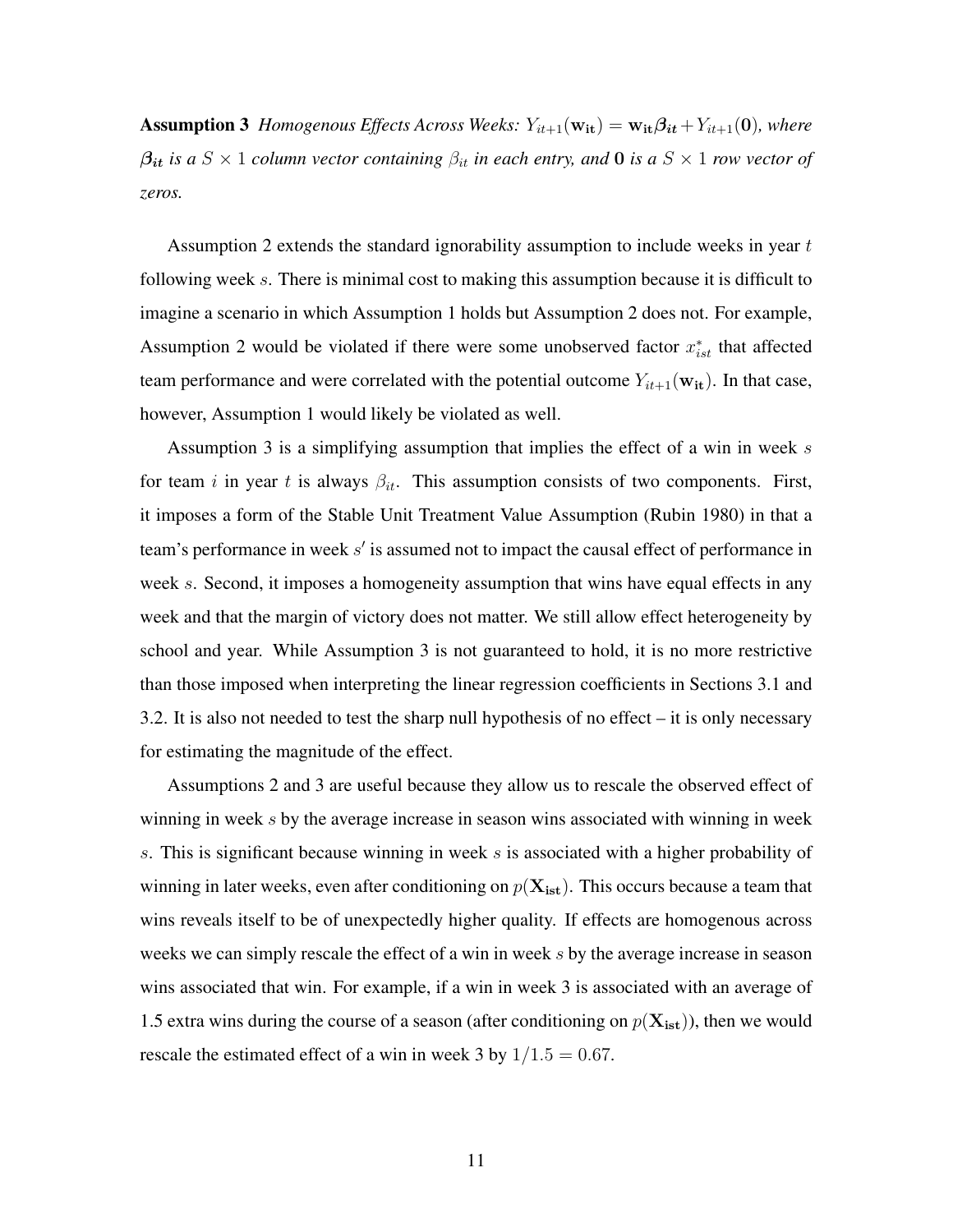Proposition 2 *Under Assumptions 1, 2, and 3,*

$$
E[Y_{it+1} | W_{ist} = 1, p(\mathbf{X_{ist}})] - E[Y_{it+1} | W_{ist} = 0, p(\mathbf{X_{ist}})]
$$
  
=  $E[\beta_{it} | p(\mathbf{X_{ist}})]$   

$$
\times (1 + E[\sum_{j=s+1}^{S} W_{ijt} | W_{ist} = 1, p(\mathbf{X_{ist}})] - E[\sum_{j=s+1}^{S} W_{ijt} | W_{ist} = 0, p(\mathbf{X_{ist}})]).
$$
  
(3)

*Thus,*

$$
\frac{E[Y_{it+1} | W_{ist} = 1, p(\mathbf{X_{ist}})] - E[Y_{it+1} | W_{ist} = 0, p(\mathbf{X_{ist}})]}{1 + E[\sum_{j=s+1}^{S} W_{ijt} | W_{ist} = 1, p(\mathbf{X_{ist}})] - E[\sum_{j=s+1}^{S} W_{ijt} | W_{ist} = 0, p(\mathbf{X_{ist}})]}
$$

$$
= \frac{\pi_{p(\mathbf{X_{ist}})}}{1 + \gamma_{p(\mathbf{X_{ist}})}} = E[\beta_{it} | p(\mathbf{X_{ist}})].
$$

*Proof* : See Appendix A.

Proposition 2 suggests a two-step procedure to estimate  $E[\beta_{it} | p(\mathbf{X_{ist}})]$ . First estimate  $\pi_{p(\mathbf{X_{ist}})} = E[Y_{it+1} | W_{ist} = 1, p(\mathbf{X_{ist}})] - E[Y_{it+1} | W_{ist} = 0, p(\mathbf{X_{ist}})]$ , or the change in  $Y_{it+1}$  associated with winning in week s. Then estimate  $\gamma_{p(\mathbf{X_{ist}})} = E[\sum_{j=s+1}^{S} W_{ijt} | W_{ist} =$  $[1, p(\mathbf{X_{ist}})] - E[\sum_{j=s+1}^{S} W_{ijt} | W_{ist} = 0, p(\mathbf{X_{ist}})]$  or the change in season wins associated with winning in week s. Finally combine the two estimates to generate  $\beta_{p(X_{\text{ist}})} =$  $\pi_{p(\mathbf{X}_{\text{ist}})}/(1 + \gamma_{p(\mathbf{X}_{\text{ist}})})$ . In practice this estimator is similar to an instrumental variables (IV) estimator in which  $W_{ist}$  is the instrument (which is exogenous after conditioning on  $p(\mathbf{X_{ist}})$ ) and  $\sum_{j=s}^{S} W_{ijt}$  is the endogenous treatment to be instrumented.

#### 4.2 Estimation

Estimation proceeds in three steps. First, for each game we estimate the propensity score  $p(\mathbf{X_{ist}})$  using the published bookmakers' spread. Next, for each week s we stratify the sample into 12 bins based on the estimated propensity score (Dehejia and Wahba 1999).<sup>2</sup> Within each bin we estimate two linear regressions: a regression of the outcome  $y_{it+1}$ 

<sup>&</sup>lt;sup>2</sup>We experimented with greater numbers of bins (e.g., 20) and found generally similar results. A larger number of bins is attractive in that it allows a more flexible relationship between the estimated propensity score and the outcome. However, the statistical precision of our "first stage" regressions relating total season wins to winning in week *s* becomes poor as the number of bins increases (see discussion at the end of this subsection). Thus we limited the number of bins to 12.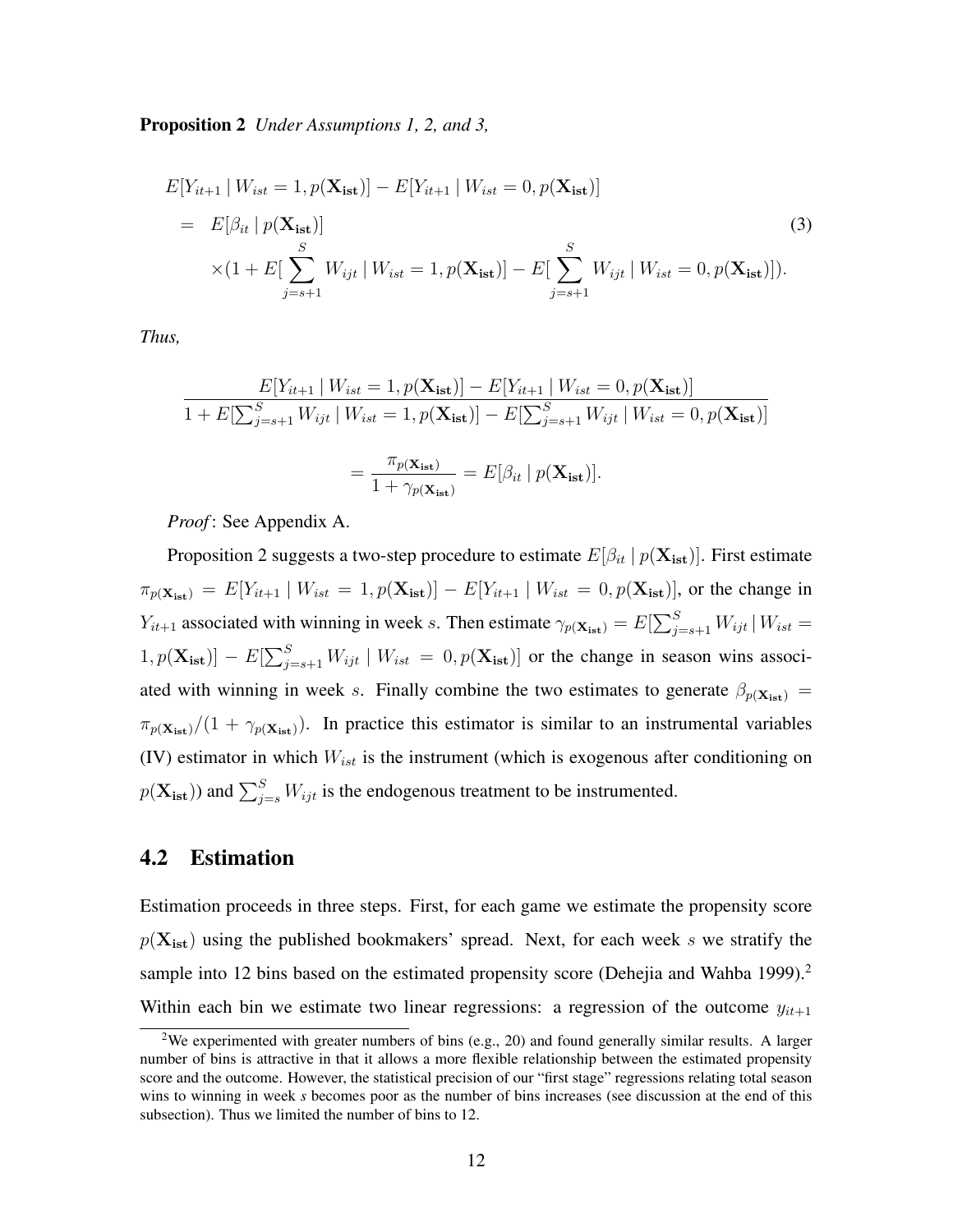on  $w_{ist}$  and a regression of the expected number of wins for the remainder of the season  $(p_{ist}^+ = \sum_{j=s+1}^S p(\mathbf{X_{ijt}}))$  on  $w_{ist}$ . The first regression estimates  $\pi_{p(\mathbf{X_{ist}})}$ , and the second regression estimates  $\gamma_{p(X_{\text{ist}})}$ . We include the estimated propensity score as a control in both regressions to eliminate any remaining imbalance within bins. Finally, we combine the estimates to form  $\beta_{p(X_{\text{ist}})} = \pi_{p(X_{\text{ist}})} / (1 + \gamma_{p(X_{\text{ist}})})$ . We compute the average of  $\beta_{p(X_{\text{ist}})}$  across all 144 bin-by-week combinations (12 bins per week by 12 weeks per season), weighting each estimate by the relevant sample size. $3$ 

To estimate the propensity score for each observation, we must translate the bookmakers' "point spread" into the probability of a win. The point spread represents a team's expected margin of victory. Previous research has shown that the margin of victory in National Football League (NFL) games is approximately normal, allowing a simple translation from point spreads to win probabilities (Stern 1991). However, these results may not apply directly to NCAA football games. To allow flexibility in the relationship, we estimate a logistic regression of  $w_{ist}$  on a fifth-order polynomial of the point spread. The results are highly significant; a likelihood ratio test of the hypothesis that all five coefficients equal zero produces a  $\chi^2$  statistic of 11,333. We use the fitted values from the logistic regression,  $\hat{p}_{ist}$ , as the propensity score. The minimum and maximum estimated propensity scores are 0.005 and 0.994 respectively.

For each week s we stratify the sample into 12 bins based on  $\hat{p}_{ist}$ . Bin 1 contains observations with lowest values of  $\hat{p}_{ist}$ , and bin 12 contains observations with the highest values of  $\hat{p}_{ist}$ . We construct the bins so that approximately the same number of observations fall into each bin. Within each bin b we estimate two regressions. Defining  $\hat{p}_{ist}^+ = \sum_{j=s+1}^S \hat{p}_{ijt}$ , our "first stage" regression is:

$$
\hat{p}_{ist}^{+} = \alpha_{0sb} + \gamma_{sb} \cdot w_{ist} + \alpha_{1sb} \cdot \hat{p}_{ist} + u_{ist} \tag{4}
$$

<sup>&</sup>lt;sup>3</sup>An alternative way to condition on the estimated propensity score is to weight treated observations by  $\sqrt{1/\hat{p}}$  and untreated observations by  $\sqrt{1/(1-\hat{p})}$ . Hirano et al. (2003) show that weighting leads to efficient estimation of the average treatment effect. However, the weighting estimator does not apply directly to our context because we need to estimate and combine two separate coefficients, both of which may vary with the propensity score. If we simply estimate the "reduced form" effect of  $w_{ist}$  on  $y_{it+1}$  (i.e., we do not adjust for the fact that winning in week s is associated with more than one additional win over the course of a season), then we get qualitatively similar results if we stratify on the propensity score as described above or if we apply the weighting estimator.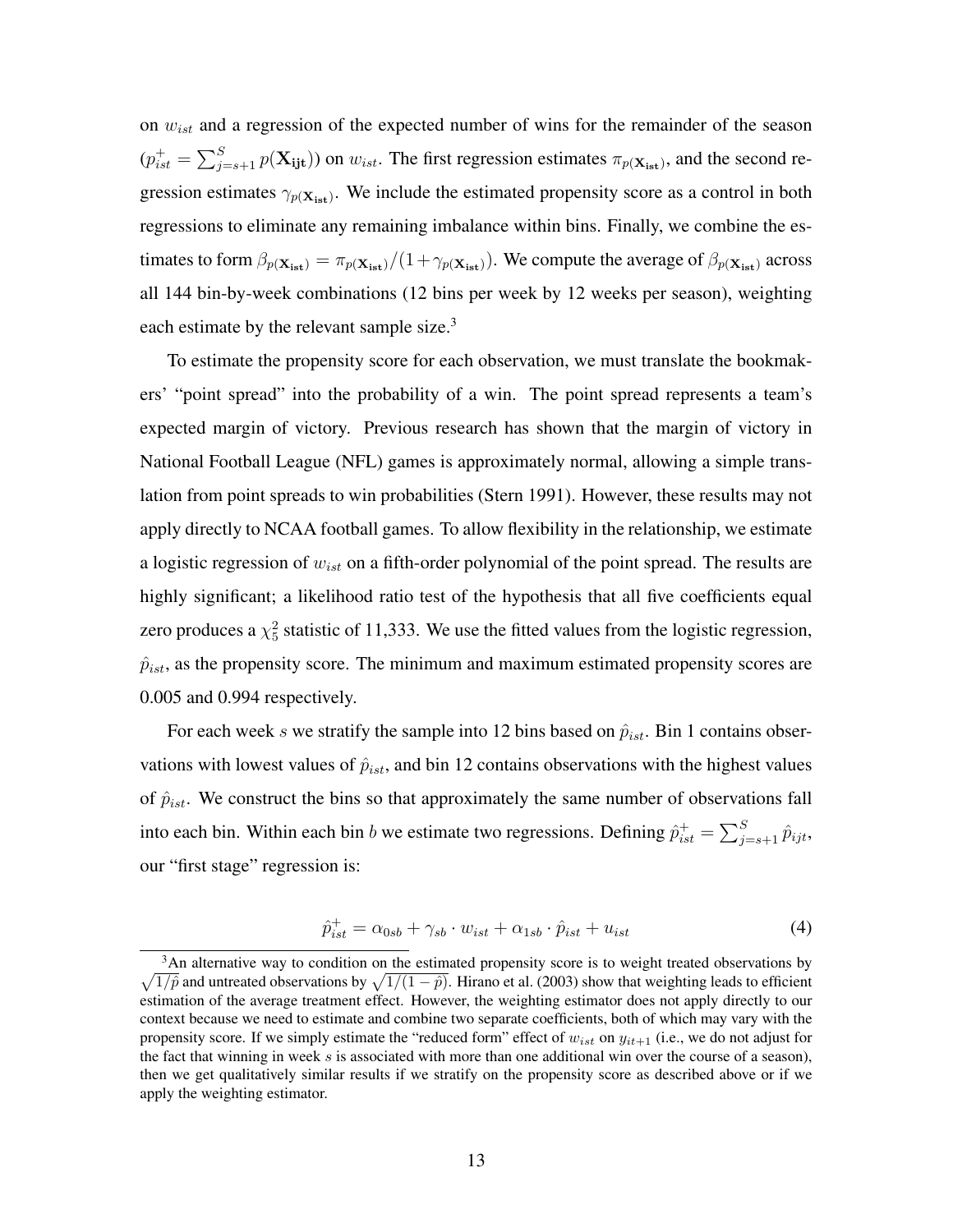The regression coefficient  $\hat{\gamma}_{sb}$  estimates the relationship between winning in week s and winning during the remainder of the season, after conditioning on the propensity score in week s. We can replace the dependent variable  $p_{ist}^+$  with the sum of observed wins,  $\sum_{j=s+1}^{S} w_{ijt}$ , without changing the results (though precision is reduced).

Our second regression is equivalent to a "reduced form" regression in an IV setting. Our reduced form regression is:

$$
y_{it+1} = \delta_{0sb} + \pi_{sb} \cdot w_{ist} + \delta_{1sb} \cdot \hat{p}_{ist} + v_{ist}
$$
 (5)

This regression estimates the relationship between winning in week s and the outcome  $y_{it+1}$ . Within each bin we then construct  $\hat{\beta}_{sb} = \hat{\pi}_{sb}/(1+\hat{\gamma}_{sb})$ . After estimating equations (4) and (5) for each bin  $b$  in each week  $s$ , we compute

$$
\hat{\beta} = \sum_{s=1}^{S} \sum_{b=1}^{12} \hat{\beta}_{sb} \cdot r_{sb} \tag{6}
$$

where the weights  $r_{sb}$  sum to one and are proportional to the number of observations (games) in bin b in week  $s$ .

We make two additional modifications to improve the procedure described above. First, to ensure that the overlap assumption holds (i.e.,  $0 < p(\mathbf{X_{ist}}) < 1 \ \forall \ \mathbf{X_{ist}} \in \mathcal{X}$ ) we trim the sample for each week  $s$  to eliminate all observations with propensity scores less than the minimum score among winning observations for week  $s$  or greater than the maximum score among losing observations for week s. To be conservative, we further restrict the sample by dropping any observations with propensity scores less than 0.05 or greater than 0.95, and we eliminate any bins with less than two winning or two losing observations. Our main conclusions are robust to relaxing these restrictions.<sup>4</sup>

Our second modification focuses on the "first stage". Our raw first stage estimates of  $\gamma_{sb}$  are relatively noisy since a typical bin contains less than 150 observations. If  $\hat{\gamma}_{sb}$  is near

<sup>4</sup>For example, adding the restriction dropping any observations with propensity scores less than 0.05 or greater than 0.95 does not change any of the estimated effects by more than 10%, except for the effect on SAT scores (which changes 13%). All of the restrictions combined do not change the statistical significance of any of the effects, though they do impact the sizes of some estimates (in particular, the effects on alumni donations, acceptance rates, and SAT scores change by 21%, 18%, and 30% respectively when all of the restrictions are added).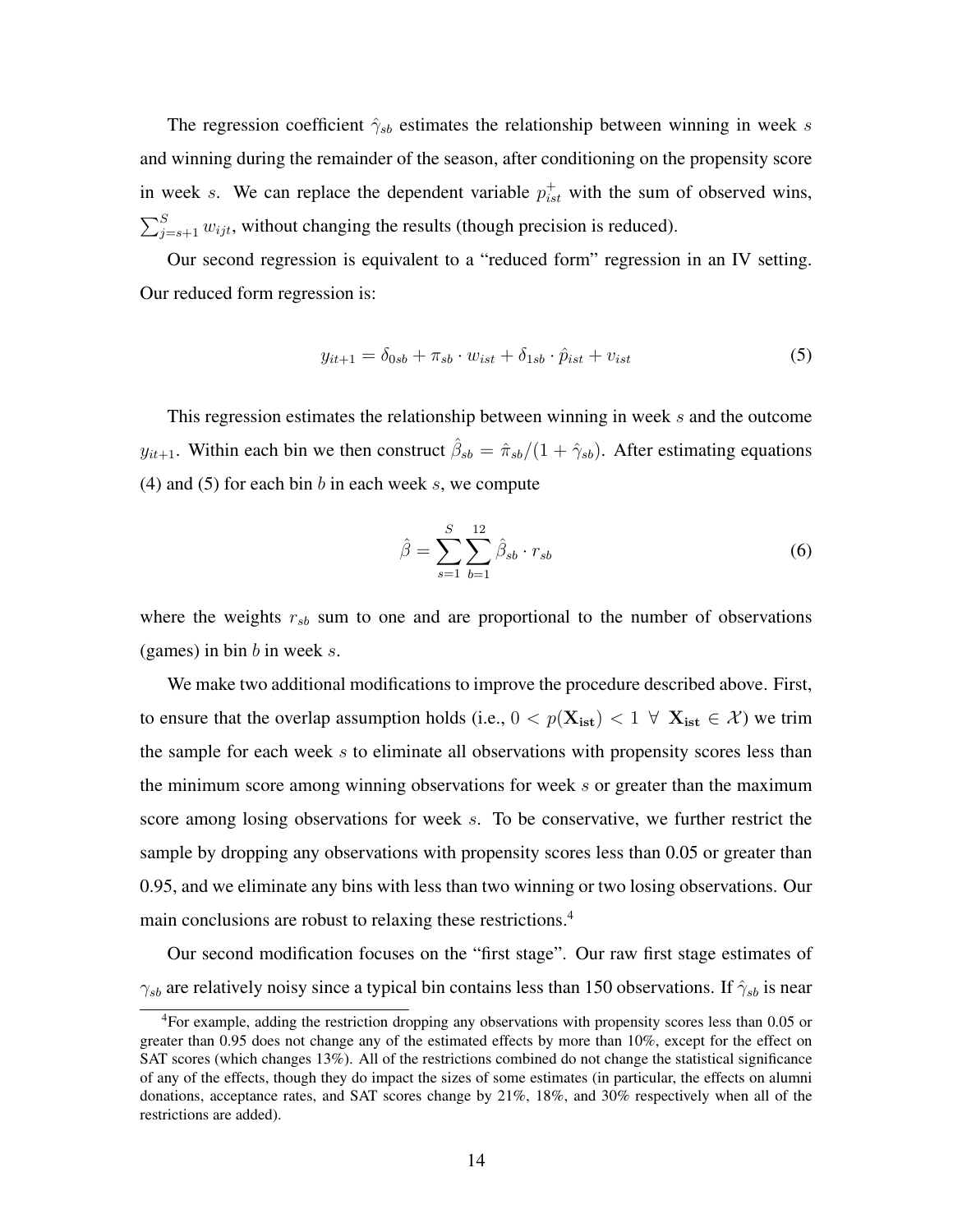$-1$  in even a small number of cases, the confidence interval for  $\hat{\beta}$  becomes very wide, since  $\hat{\beta}_{sb} = \hat{\pi}_{sb}/(1+\hat{\gamma}_{sb})$ . This problem is well known in the instrumental variables literature (Bound et al. 1995). To improve the precision of our first stage estimates, we assume that the relationship between  $w_{ist}$  and  $\sum_{j=s+1}^{S} w_{ijt}$  is reasonably smooth in the propensity score. For each week s we thus regress  $\hat{\gamma}_{sb}$  on a quadratic in the bin number (b and  $b^2$ ) and use the fitted values from this regression as our estimates of  $\gamma_{sb}$ . This improves precision by using information in bins near bin b to form the estimate of  $\gamma_{sb}$ . Alternatively, we could assume that the first stage coefficient  $\gamma_{sb}$  does not vary with the covariates  $X_{ist}$  and estimate a first stage regression that pools observations across all 12 bins for week s. This is standard in the instrumental variables literature (Angrist and Imbens 1995) and generates qualitatively similar results.

### 5 Propensity Score Results

#### 5.1 Baseline Results

Table 4 reports the results of estimating equation (6) using all FBS ("Division I-A") schools. Each row reports the results for a different outcome. In the first set of columns we specify the outcome in levels  $(y_{it+1})$ , analogous to equation (1). In the second set of columns we specify the outcome in two-year differences ( $\Delta y_{it+1}$ ), analogous to equation (2). Both sets of estimates should be consistent under Assumptions 1–3, but estimates in the second column are more precise because differencing removes much of the unexplained crossschool variation in  $y_{it+1}$ . Furthermore, differencing can help eliminate any bias that remains after conditioning on the propensity score (Smith and Todd 2005). In this section we focus on the differenced results (the second set of columns) because precision is limited in the first set of columns.

Estimates from the propensity score design imply that an extra win increases alumni athletic donations by \$136,400. There are no statistically significant effects on non-athletic donations, total donations, or the alumni giving rate, though we lack sufficient precision to rule out economically significant effects. An extra win increases a school's academic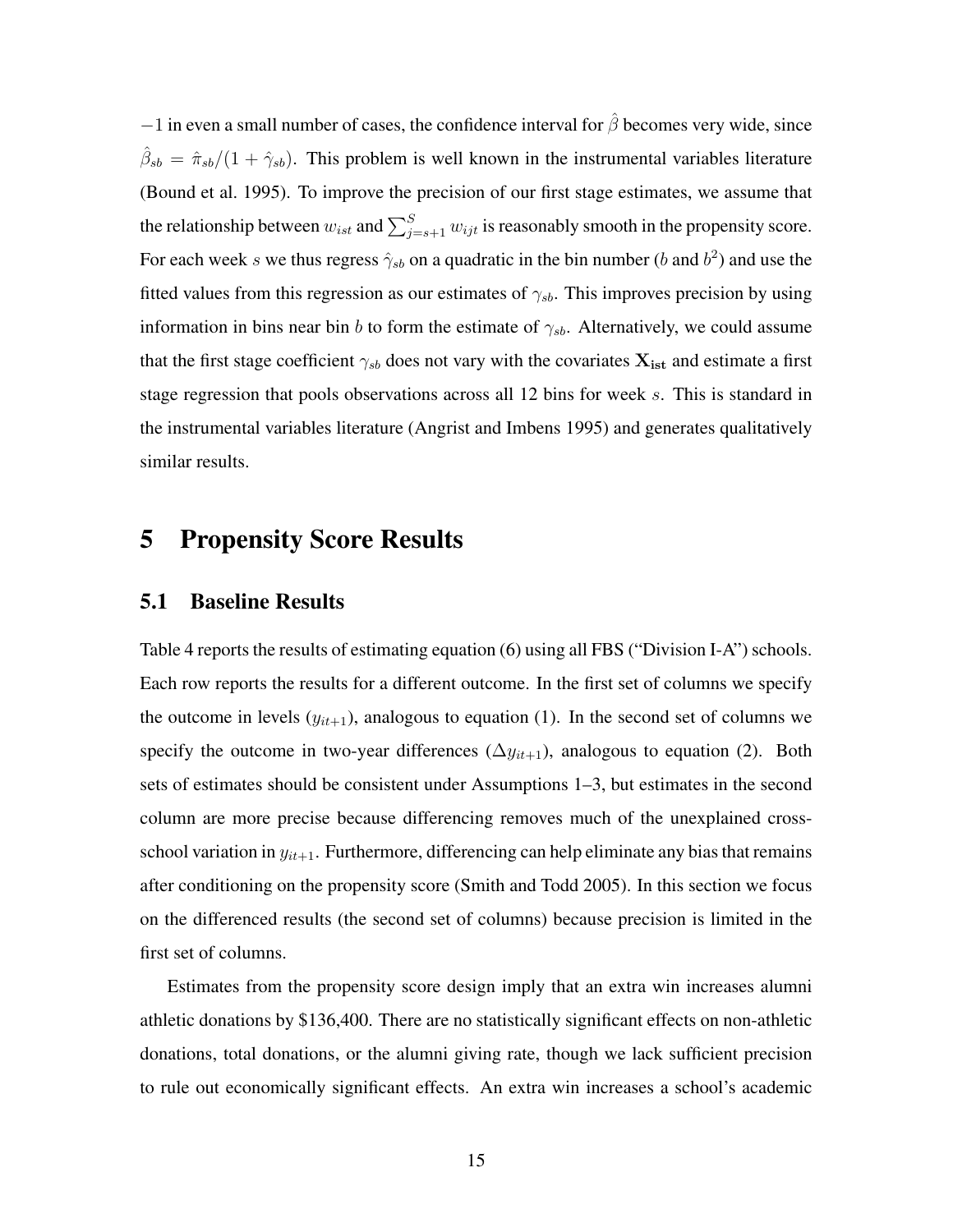reputation by 0.004 points (0.006 standard deviations) and increases the number of applicants by 135 (1%). Acceptance rates decrease by 0.3 percentage points  $(0.4\%)$ , in-state enrollment increases by 15 students (0.6%), and the 25th percentile SAT score increases 1.8 points (0.02 standard deviations). All of these results remain significant when controlling FDR at the  $q = 0.10$  level, and all but the effects on academic reputation and acceptance rate remain significant when controlling FDR at the  $q = 0.05$  level.

A natural question is how the propensity score results compare to the longitudinal results from Section 3.2. In general, the propensity score design produces larger estimates than the differenced regression. For example, the estimated effect on athletic donations is 84% larger, on academic reputation is 71% larger, on applicants is 31% larger, on acceptance rate is 45% larger, and on SAT scores is 205% larger. The only statistically significant effect that is smaller with the propensity score design than the differenced regression is instate enrollment (which is 8% smaller). This pattern implies that changes in expected wins are associated with smaller outcome gains than changes in unexpected wins. On the one hand, this may occur because changes in expected wins are correlated with confounding factors that attenuate the true effects. On the other hand, it is possible that alumni and applicants react more strongly to unexpected wins than to expected wins. Previous research has found that negative reactions are more pronounced following unexpected NFL losses than following expected NFL losses (Card and Dahl 2011).

Table 5 reports propensity score results estimated separately for BCS and non-BCS teams. In all regressions the dependent variable is specified in two-year differences ( $\Delta y_{it+1}$ ). For most outcomes the estimated effect for BCS teams (the first column) is larger (or more positive) than the estimated effect for non-BCS teams (the second column). However, for in-state enrollment and SAT scores, there is a larger effect among non-BCS schools than among BCS schools. Both these measures pertain to attracting students rather than satisfying alumni, and it is possible that winning seasons have a larger effect on visibility for lower-profile non-BCS schools than for high-profile BCS schools.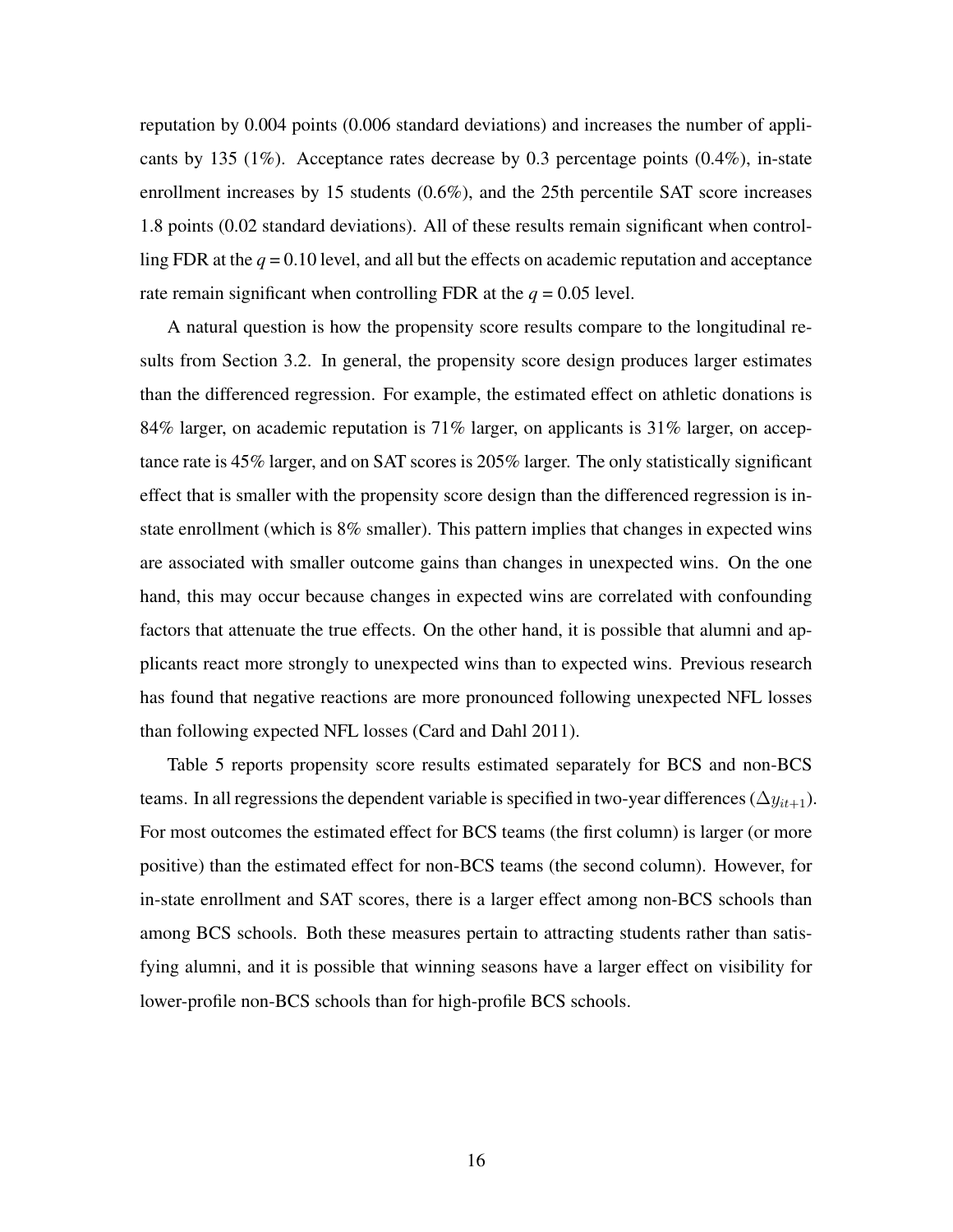### 5.2 Effects Excluding Early Season Games

The propensity score design is particularly credible for games occurring later in the season. At that point bookmakers have better knowledge of each team's skill, and wins and losses are closer to truly random after conditioning on bookmaker odds. As a robustness check we estimate the results while excluding the first month of the season. The second set of columns in Table 6 reports these results (the first set of columns reports the baseline results from Table 4 for comparison).

In most cases the estimates change little when we exclude the first four games of the season. Statistically significant effects remain for alumni athletic donations, academic reputation, applicants, in-state enrollment, and SAT scores (the one exception is the acceptance rate, which becomes statistically insignificant). Precision falls since there are now fewer games used in the estimation sample, and many effects are only marginally significant after controlling FDR. Nevertheless, the similarity in the point estimates between the two columns for outcomes that are statistically significant in the baseline results is reassuring.

#### 5.3 Persistent Effects

The baseline results demonstrate that wins in year t affect outcomes in year  $t + 1$ . If wins have persistent effects, then wins in year t may also affect outcomes in year  $t+2$  or beyond. Let  $w_{it}$  be wins in year t (i.e.,  $w_{it} = \sum_{s=1}^{S} w_{ist}$ ). It is tempting to estimate the effect of  $w_{it}$ on  $y_{it+2}$  by simply replacing  $y_{it+1}$  with  $y_{it+2}$  in the "reduced form" equation, equation (5). However, doing so overlooks the fact that winning in year  $t$  is correlated with winning in year  $t + 1$ , even after conditioning on the propensity score. This occurs for the same reason that winning in week s is correlated with winning in week  $s + 1$  even after conditioning on the propensity score – a win in week  $s$  can reveal that a team has more talent than expected. Some of the estimated effect of winning in year t on  $y_{it+2}$  may thus result from increased wins in year  $t + 1$ .

We use the following procedure to estimate the effect of  $w_{it}$  on  $y_{it+2}$  while holding  $w_{it+1}$  constant. First, we replace  $y_{it+1}$  with  $y_{it+2}$  in equation (5) and estimate equation (6). Denote this estimate as  $\hat{\psi}$ ;  $\hat{\psi}$  estimates the "reduced form" effect of  $w_{it}$  on  $y_{it+2}$  without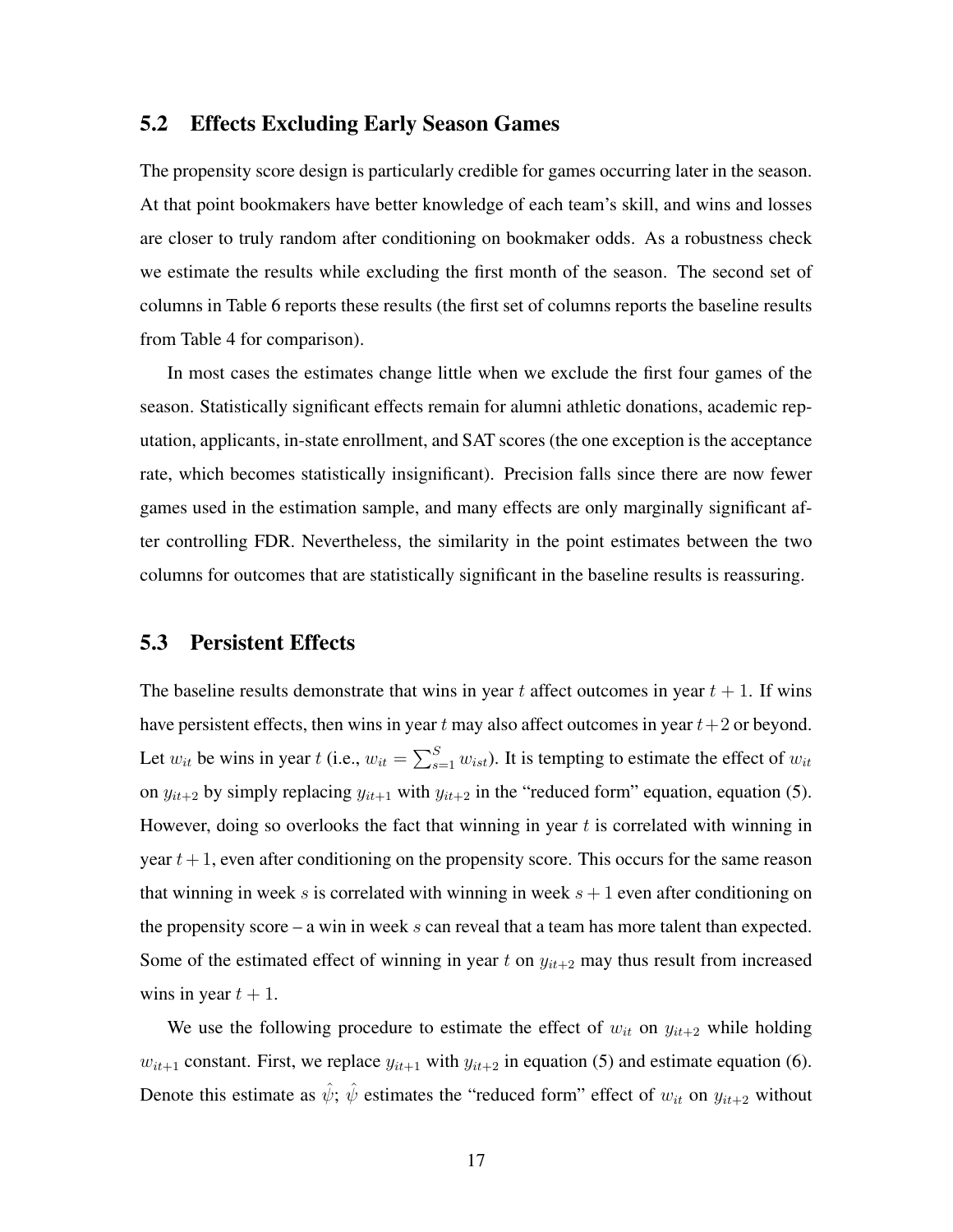controlling for changes in  $w_{it+1}$ . Next, we estimate the relationship between  $w_{it}$  and  $w_{it+1}$ . To do this we replace  $y_{it+1}$  with  $w_{it+1}$  in the "reduced form" equation (5) and estimate equation (6). Denote this estimate as  $\hat{\lambda}$ ;  $\hat{\lambda}$  estimates the relationship between  $w_{it}$  and  $w_{it+1}$ (after conditioning on the propensity score). Finally, we calculate  $\hat{\theta} = \hat{\psi} - \hat{\lambda}\hat{\beta}$ , where  $\hat{\beta}$  is the causal effect of  $w_{it}$  on  $y_{it+1}$  (estimated in Section 5.1). In short, we adjust the reduced form effect of  $w_{it}$  on  $y_{it+2}$  to account for the fact that  $w_{it+1}$  is increasing in  $w_{it}$  (i.e.,  $\hat{\lambda}$ ) and that  $w_{it+1}$  affects  $y_{it+2}$  (i.e.,  $\hat{\beta}$ ).

The second set of columns in Table 7 reports estimates of  $\hat{\theta}$ , the effect of winning in year t on outcomes in year  $t + 2$ . There is little evidence that winning has effects that persist for two years. Most of the estimates are statistically insignificant and smaller than comparable estimates from Table 4 (reproduced in the first set of columns). None are statistically significant after controlling FDR. The effects of winning in year  $t$  appear to be concentrated in the following year.

### 6 Conclusions

For FBS schools, winning football games increases alumni athletic donations, enhances a school's academic reputation, increases the number of applicants and in-state students, reduces acceptance rates, and raises average incoming SAT scores. The estimates imply that large increases in team performance can have economically significant effects, particularly in the area of athletic donations. Consider a school that improves its season wins by 5 games (the approximate difference between a 25th percentile season and a 75th percentile season). Changes of this magnitude occur approximately 8% of the time over a one-year period and 13% of the time over a two-year period. This school may expect alumni athletic donations to increase by \$682,000 (28%), applications to increase by 677 (5%), the acceptance rate to drop by 1.5 percentage points (2%), in-state enrollment to increase by 76 students (3%), and incoming 25th percentile SAT scores to increase by 9 points (1%). These estimates are equal to or larger than comparable estimates from the existing literature. For example, among studies that found significant effects, a 5-win increase in team performance was associated with a 2.1% to 2.5% increase in applications (Murphy and Trandel 1994; Pope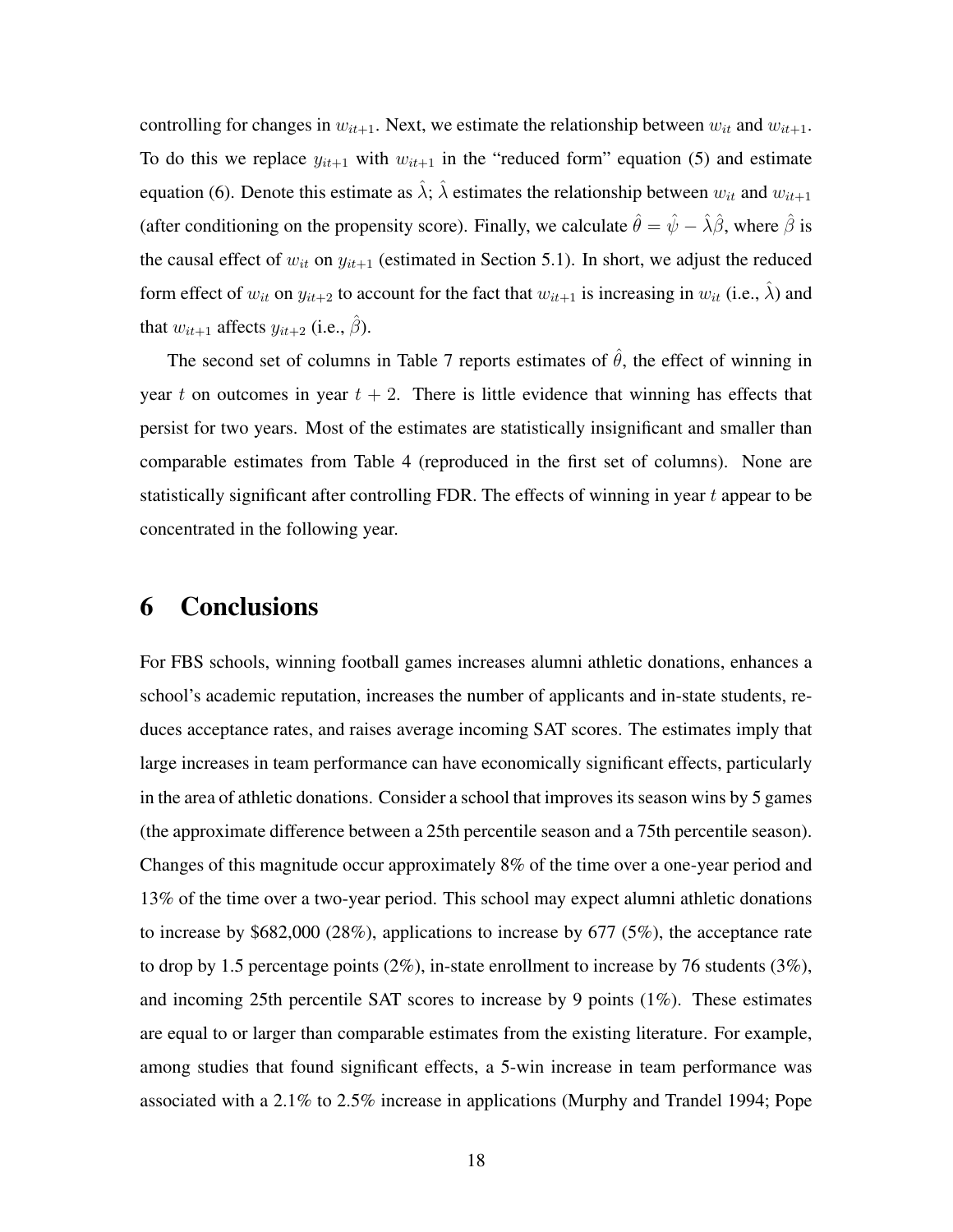and Pope 2009) and a \$687,000 increase in restricted donations (Humphreys and Mondello 2007).

Do these effects imply that investing in team quality generates positive net benefits for an FBS school? Answering this question is difficult because we do not know the causal relationship between team investments and team wins. Nevertheless, we consider a simple back-of-the-envelope calculation to establish the potential return on team investments.

Orszag and Israel (2009) report that a \$1 million increase in "football team expenditures" is associated with a 6.7 percentage point increase in football winning percentage (0.8 games). If we interpret this relationship as causal, it implies that a \$1 million investment in football team expenditures increases alumni athletic donations by \$109,000, increases annual applications by 108, and increases the average incoming SAT score by 1.4 points. These effects seem too modest by themselves to offset the additional expenditures. However, if increases in team expenditures generate commensurate increases in athletic revenue (another finding in Orszag and Israel (2009), though a portion of this relationship is presumably due to reverse causality), then the effects estimated here represent a "bonus" that the school gets on top of the increased athletic revenue.

Two additional caveats apply when interpreting our results. First, we estimate the effects of unexpected wins. If a school invests in its football program and improves its record, alumni and applicant expectations will eventually change. The effects of a persistent increase in season wins may therefore differ from the effects we estimate here.

Second, the effects we observe likely operate through two channels. One channel is team quality – a team that plays well is more enjoyable to watch than a team that plays poorly, even holding constant the game's outcome. This is in part why the NFL can charge much higher ticket prices than competing leagues that employ less skilled players (e.g., the Arena Football League). The second channel is winning itself – fans and alumni enjoy winning games regardless of how well the team plays. Team records, however, are by definition a zero-sum game; one team's win is another team's loss. The effects demonstrated here thus do not change the "arms race" nature of team investment, as each team purchases its wins at the cost of other teams. While improving the overall level of play in the NCAA may attract more fans and alumni support through the first channel, it cannot have any ef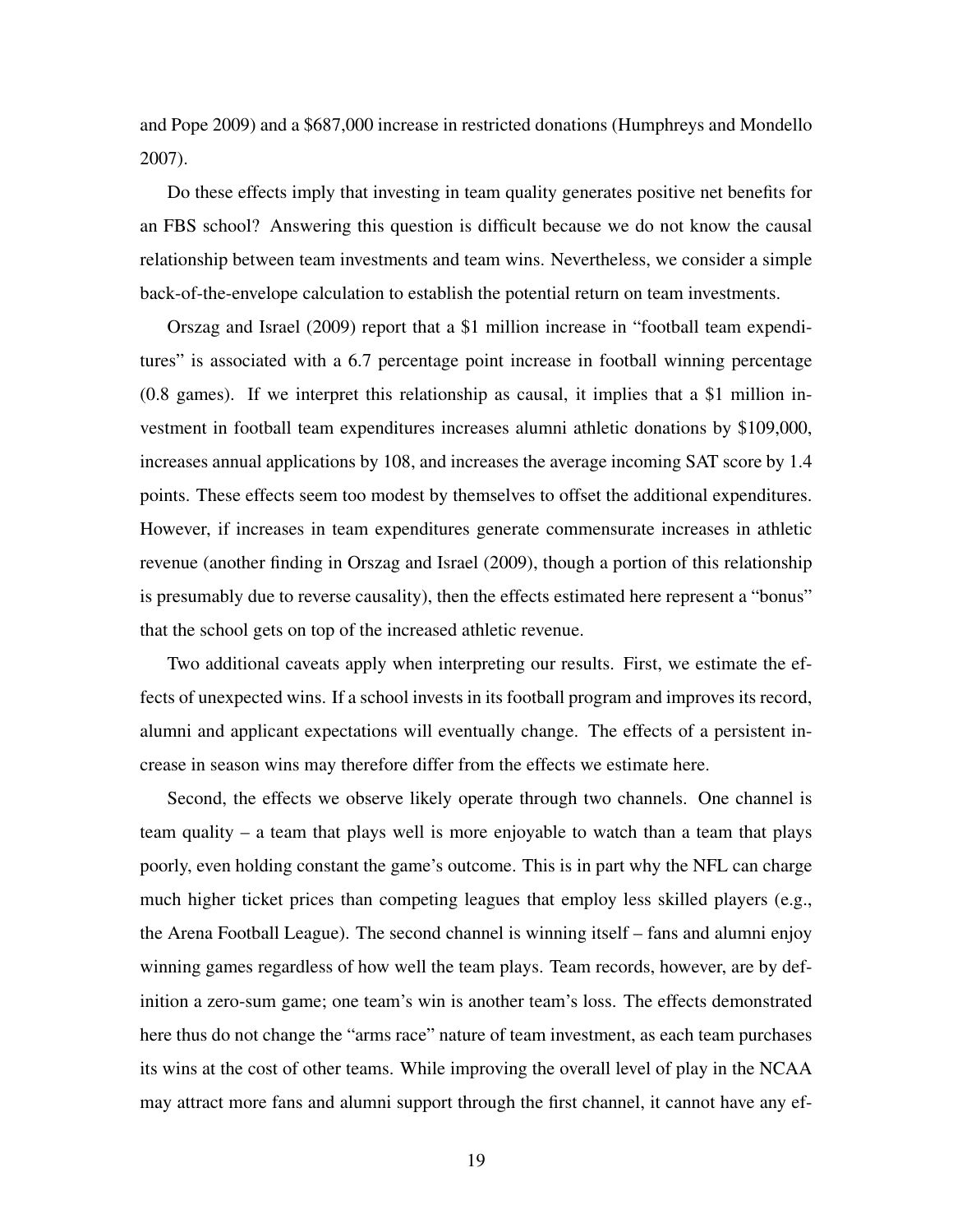fect on the second channel. A simultaneous investment of \$1 million in each BCS football team will likely generate smaller effects on donations and applications than the estimates presented in this paper.

These caveats notwithstanding, we demonstrate that big-time athletic success can attract donations and students. We do so by extending the propensity score design to a dynamic setting in which multiple treatments occur at different points in time. In this setting the propensity score for any given treatment depends on the realized values of previous treatments. We apply this framework in a context in which the ignorability assumption is likely to hold and in which previous research has generated inconsistent conclusions. While the ignorability assumption does not apply in many circumstances, in those that it does these tools may facilitate estimation of causal effects.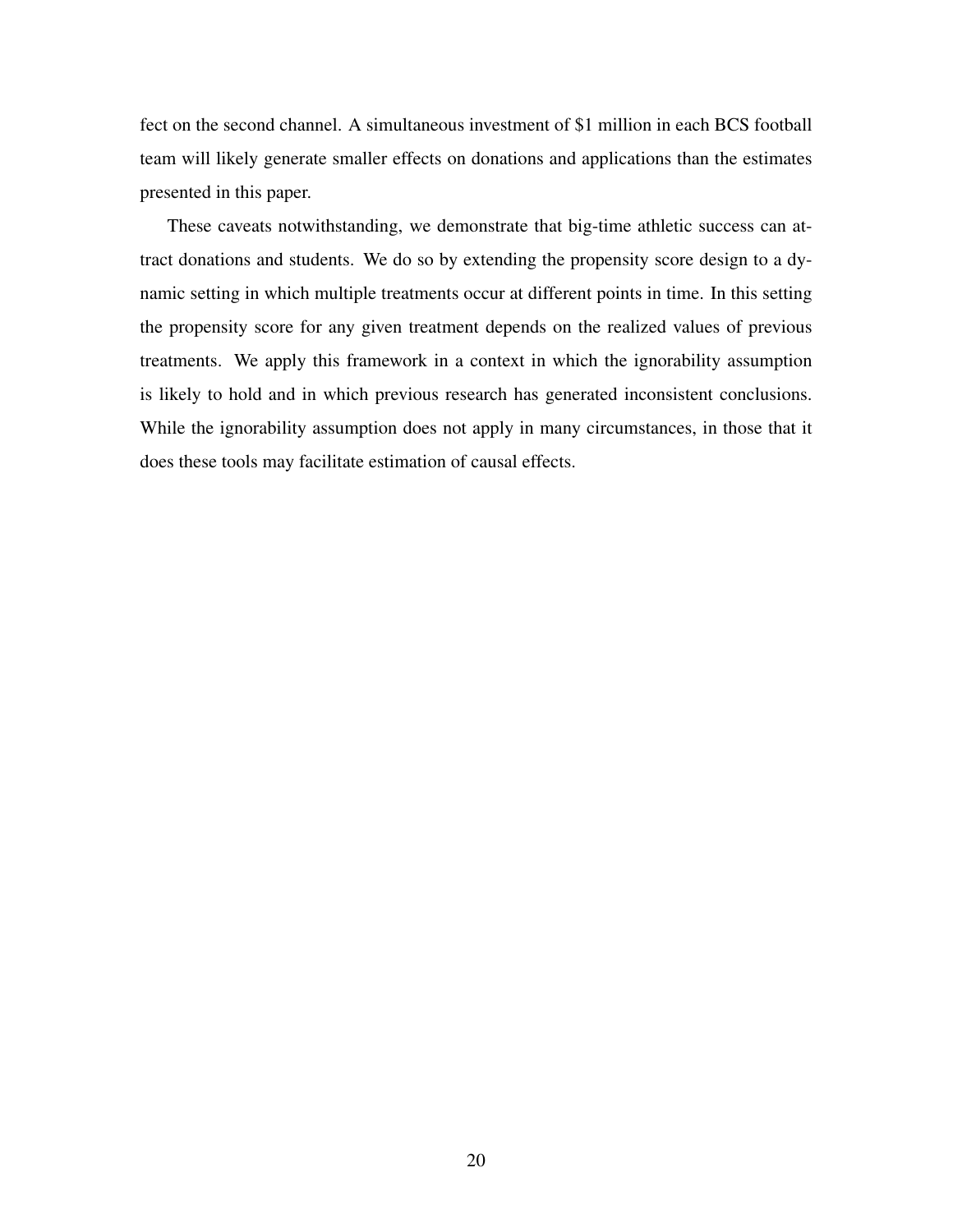## Appendix A: Verification Of Propositions 1 and 2

*Verification of Proposition 1 (Rosenbaum and Rubin 1983).* Under Assumption 1

$$
P(W_{ist} = 1 | \{Y_{it+1}(\mathbf{w}_{it})\}_{\mathbf{w}_{it} \in \mathcal{W}}, p(\mathbf{X}_{ist}))
$$
  
\n
$$
= E[W_{ist} | \{Y_{it+1}(\mathbf{w}_{it})\}_{\mathbf{w}_{it} \in \mathcal{W}}, p(\mathbf{X}_{ist})]
$$
  
\n
$$
= E[E[W_{ist} | \{Y_{it+1}(\mathbf{w}_{it})\}_{\mathbf{w}_{it} \in \mathcal{W}}, p(\mathbf{X}_{ist}), \mathbf{X}_{ist}] | \{Y_{it+1}(\mathbf{w}_{it})\}_{\mathbf{w}_{it} \in \mathcal{W}}, p(\mathbf{X}_{ist})]
$$
  
\n
$$
= E[E[W_{ist} | \{Y_{it+1}(\mathbf{w}_{it})\}_{\mathbf{w}_{it} \in \mathcal{W}}, \mathbf{X}_{ist}] | \{Y_{it+1}(\mathbf{w}_{it})\}_{\mathbf{w}_{it} \in \mathcal{W}}, p(\mathbf{X}_{ist})]
$$
  
\n
$$
= E[E[W_{ist} | \mathbf{X}_{ist}] | \{Y_{it+1}(\mathbf{w}_{it})\}_{\mathbf{w}_{it} \in \mathcal{W}}, p(\mathbf{X}_{ist})]
$$
  
\n
$$
= E[p(\mathbf{X}_{ist}) | \{Y_{it+1}(\mathbf{w}_{it})\}_{\mathbf{w}_{it} \in \mathcal{W}}, p(\mathbf{X}_{ist})]
$$
  
\n
$$
= p(\mathbf{X}_{ist})
$$
  
\n
$$
= P(W_{ist} = 1 | p(\mathbf{X}_{ist}))
$$

*Verification of Proposition 2.* Let  $W_{i} = [W_{i1t},...,W_{is-1t}]$  and  $W_{i}$ <sub>is</sub>+ $_{t} = [W_{is+1t},...,W_{i}$ <sub>ist</sub>]. Let  $\beta_{it}^-$  be a  $(s-1) \times 1$  column vector containing  $\beta_{it}$  in each row and  $\beta_{it}^+$  be a  $(S-s) \times 1$ column vector containing  $\beta_{it}$  in each row. Note that under Assumptions 1, 2, and 3, combined with Proposition 1,  $\beta_{it}$  is independent of  $W_{it}$  after conditioning on  $p(X_{ist})$ , as  $\beta_{it} = \frac{1}{S}$  $\frac{1}{S} \cdot (Y_{it+1}(1) - Y_{it+1}(0)).$  Thus

$$
E[Y_{it+1} | W_{ist} = 1, p(\mathbf{X}_{ist})] - E[Y_{it+1} | W_{ist} = 0, p(\mathbf{X}_{ist})]
$$
  
\n
$$
= E[Y_{it+1}(\mathbf{W}_{is-t}, 1, \mathbf{W}_{is+t}) | W_{ist} = 1, p(\mathbf{X}_{ist})]
$$
  
\n
$$
-E[Y_{it+1}(\mathbf{W}_{is-t}, 0, \mathbf{W}_{is+t}) | W_{ist} = 0, p(\mathbf{X}_{ist})]
$$
  
\n
$$
= E[\mathbf{W}_{is-t}\beta_{it} + \beta_{it} + \mathbf{W}_{is+t}\beta_{it}^{\dagger} | W_{ist} = 1, p(\mathbf{X}_{ist})]
$$
  
\n
$$
-E[\mathbf{W}_{is-t}\beta_{it}^{\dagger} + \mathbf{W}_{is+t}\beta_{it}^{\dagger} | W_{ist} = 0, p(\mathbf{X}_{ist})] =
$$
  
\n
$$
= E[\mathbf{W}_{is-t}\beta_{it}^{\dagger} | W_{ist} = 1, p(\mathbf{X}_{ist})] - E[\mathbf{W}_{is-t}\beta_{it}^{\dagger} | W_{ist} = 0, p(\mathbf{X}_{ist})] + E[\beta_{it} | W_{ist} = 1, p(\mathbf{X}_{ist})]
$$
  
\n
$$
+ E[\mathbf{W}_{is+t}\beta_{it}^{\dagger} | W_{ist} = 1, p(\mathbf{X}_{ist})] - E[\mathbf{W}_{is+t}\beta_{it}^{\dagger} | W_{ist} = 0, p(\mathbf{X}_{ist})]
$$
  
\n
$$
= E[\mathbf{W}_{is-t}\beta_{it}^{\dagger} | p(\mathbf{X}_{ist})] - E[\mathbf{W}_{is-t}\beta_{it}^{\dagger} | p(\mathbf{X}_{ist})] + E[\beta_{it} | p(\mathbf{X}_{ist})]
$$
  
\n
$$
+ E[\mathbf{W}_{is+t} | W_{ist} = 1, p(\mathbf{X}_{ist})] \cdot E[\beta_{it}^{\dagger} | W_{ist} = 1, p(\mathbf{X}_{ist})]
$$
  
\n
$$
- E[\mathbf{W}_{is+t} | W_{ist} = 0, p(\mathbf{X}_{ist})] \cdot E[\beta_{it}^{\dagger} | W_{ist} = 0, p(\mathbf{X}_{ist})]
$$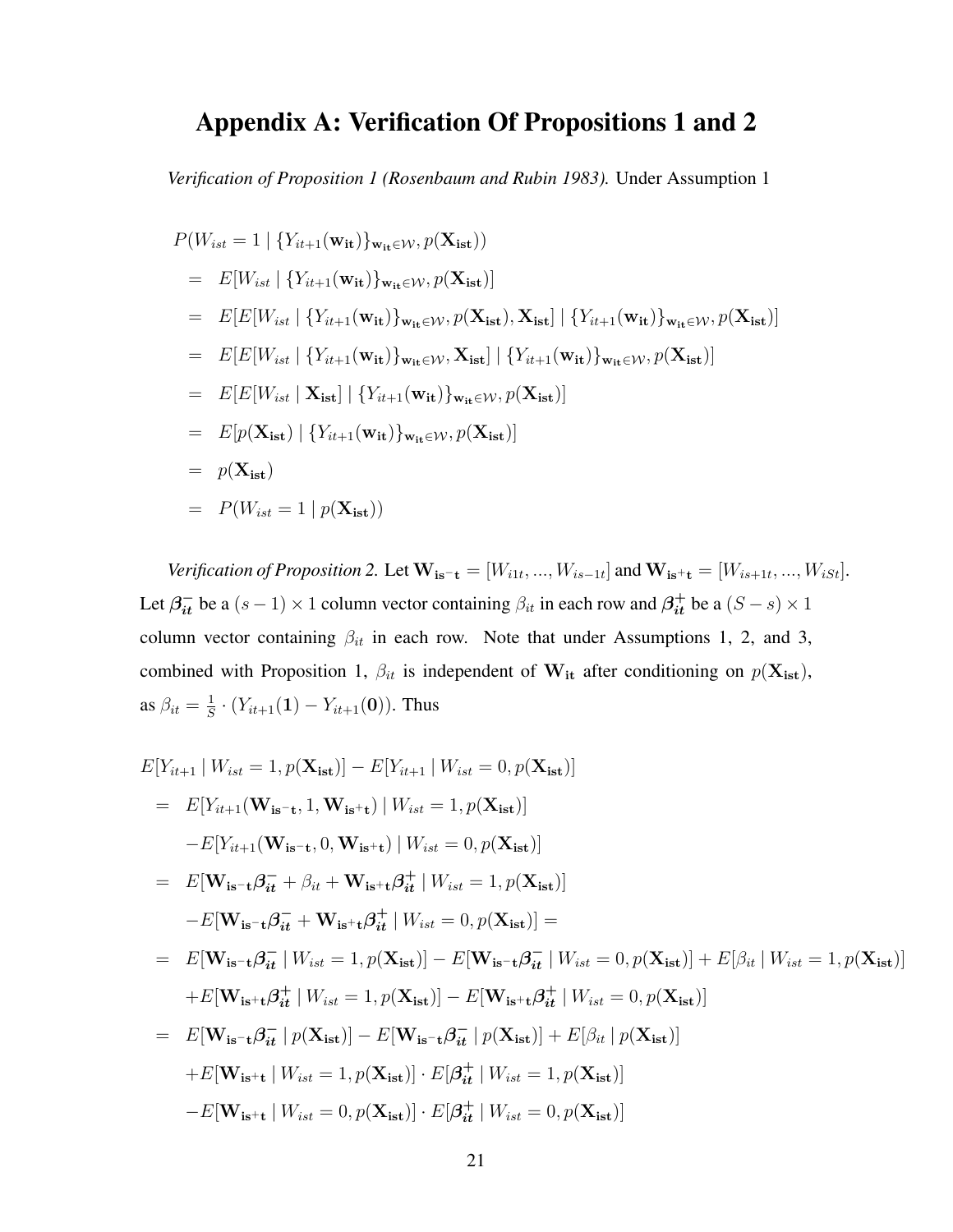$$
= E[\beta_{it} | p(\mathbf{X}_{\text{ist}})]
$$
  
\n
$$
+ E[\mathbf{W}_{\text{is}} + \mathbf{W}_{\text{ist}} = 1, p(\mathbf{X}_{\text{ist}})]E[\beta_{it}^{+} | p(\mathbf{X}_{\text{ist}})] - E[\mathbf{W}_{\text{is}} + \mathbf{W}_{\text{ist}} = 0, p(\mathbf{X}_{\text{ist}})]E[\beta_{it}^{+} | p(\mathbf{X}_{\text{ist}})]
$$
  
\n
$$
= E[\beta_{it} | p(\mathbf{X}_{\text{ist}})] + (E[\mathbf{W}_{\text{is}} + \mathbf{W}_{\text{ist}} = 1, p(\mathbf{X}_{\text{ist}})] - E[\mathbf{W}_{\text{is}} + \mathbf{W}_{\text{ist}} = 0, p(\mathbf{X}_{\text{ist}})]) \cdot E[\beta_{it} | p(\mathbf{X}_{\text{ist}})]
$$
  
\n
$$
= E[\beta_{it} | p(\mathbf{X}_{\text{ist}})] + (E[\sum_{j=s+1}^{S} W_{ijt} | W_{\text{ist}} = 1, p(\mathbf{X}_{\text{ist}})] \cdot E[\beta_{it} | p(\mathbf{X}_{\text{ist}})]
$$
  
\n
$$
- E[\sum_{j=s+1}^{S} W_{ijt} | W_{\text{ist}} = 0, p(\mathbf{X}_{\text{ist}})] \cdot E[\beta_{it} | p(\mathbf{X}_{\text{ist}})])
$$
  
\n
$$
= E[\beta_{it} | p(\mathbf{X}_{\text{ist}})] \cdot (1 + E[\sum_{j=s+1}^{S} W_{ijt} | W_{\text{ist}} = 1, p(\mathbf{X}_{\text{ist}})] - E[\sum_{j=s+1}^{S} W_{ijt} | W_{\text{ist}} = 0, p(\mathbf{X}_{\text{ist}})])
$$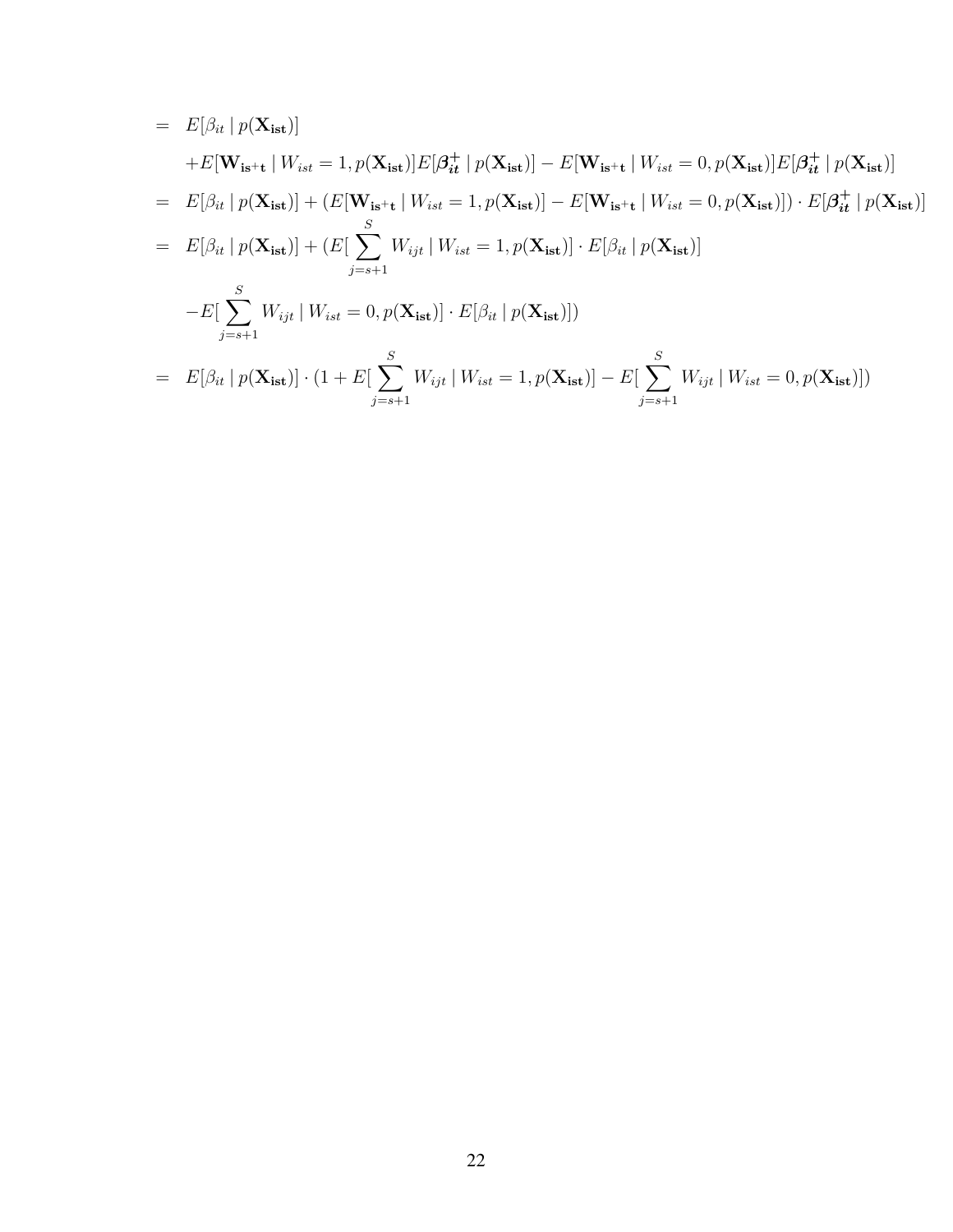## References

- M. L. Anderson. Multiple inference and gender differences in the effects of early intervention: A reevaluation of the abecedarian, perry preschool, and early training projects. *Journal of the American Statistical Association*, 103(484):1481–1495, Dec. 2008.
- J. D. Angrist and G. W. Imbens. Two-Stage least squares estimation of average causal effects in models with variable treatment intensity. *Journal of the American Statistical Association*, 90(430):431–442, 1995.
- J. D. Angrist and G. M. Kuersteiner. Causal effects of monetary shocks: Semiparametric conditional independence tests with a multinomial propensity score. *Review of Economics and Statistics*, 93(3):725–747, 2011.
- R. A. Baade and J. O. Sundberg. Fourth down and gold to go? Assessing the link between athletics and alumni giving. *Social Science Quarterly*, 77(4):789–803, 1996.
- Y. Benjamini, A. M. Krieger, and D. Yekutieli. Adaptive linear step-up procedures that control the false discovery rate. *Biometrika*, 93(3):491–507, Sept. 2006.
- J. Bound, D. Jaeger, and R. Baker. Problems with instrumental variables estimation when the correlation between the instruments and the endogeneous explanatory variable is weak. *Journal of the American Statistical Association*, 90(430):443–450, 1995.
- G. W. Brooker and T. D. Klastorin. To the victors belong the spoils? College athletics and alumni giving. *Social Science Quarterly*, 62(4):744–50, Dec. 1981.
- D. Card and G. B. Dahl. Family violence and football: The effect of unexpected emotional cues on violent behavior. *The Quarterly Journal of Economics*, 126(1):103–143, Feb. 2011.
- R. H. Dehejia and S. Wahba. Causal effects in nonexperimental studies: Reevaluating the evaluation of training programs. *Journal of the American Statistical Association*, 94 (448):1053–1062, 1999.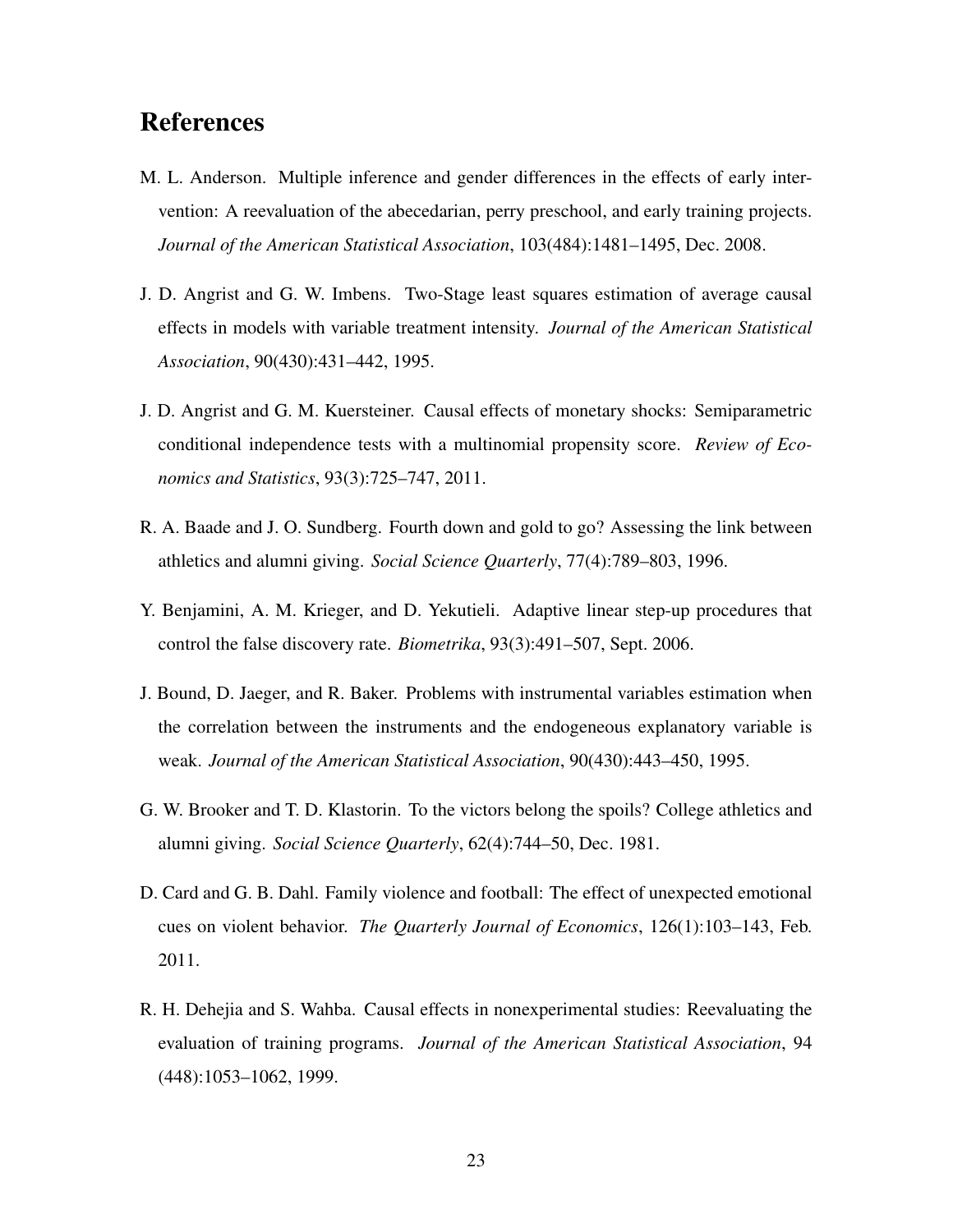- D. L. Fulks. Revenues and expenses 2004–2010: NCAA Division I intercollegiate athletics programs report. Technical report, National Collegiate Athletic Association, Indianapolis, IN, 2011.
- M. E. Glickman and H. S. Stern. A State-Space model for national football league scores. *Journal of the American Statistical Association*, 93(441):25–35, 1998.
- P. W. Grimes and G. A. Chressanthis. Alumni contributions to academics. *American Journal of Economics and Sociology*, 53(1):27–40, 1994.
- K. Hirano and G. Imbens. The propensity score with continuous treatments. In A. Gelman and X.-L. Meng, editors, *Applied Bayesian Modeling and Causal Inference from Incomplete-Data Perspectives: An Essential Journey with Donald Rubin's Statistical Family*, chapter 7, pages 73–84. John Wiley and Sons, Ltd, 2004.
- K. Hirano, G. Imbens, and G. Ridder. Efficient estimation of average treatment effects using the estimated propensity score. *Econometrica*, 71(4):1161–1189, 2003.
- B. R. Humphreys and M. Mondello. Intercollegiate athletic success and donations at NCAA division i institutions. *Journal of Sport Management*, 21(2):265–280, 2007.
- K. Imai and D. A. van Dyk. Causal inference with general treatment regimes. *Journal of the American Statistical Association*, 99(467):854–866, Sept. 2004.
- R. J. LaLonde. Evaluating the econometric evaluations of training programs with experimental data. *American Economic Review*, 76(4):604–20, 1986.
- S. Levitt. Why are gambling markets organised so differently from financial markets? *Economic Jounal*, 114(495):223–246, April 2004.
- J. Meer and H. S. Rosen. The impact of athletic performance on alumni giving: An analysis of microdata. *Economics of Education Review*, 28(3):287–294, June 2009.
- R. G. Murphy and G. A. Trandel. The relation between a university's football record and the size of its applicant pool. *Economics of Education Review*, 13(3):265–270, Sept. 1994.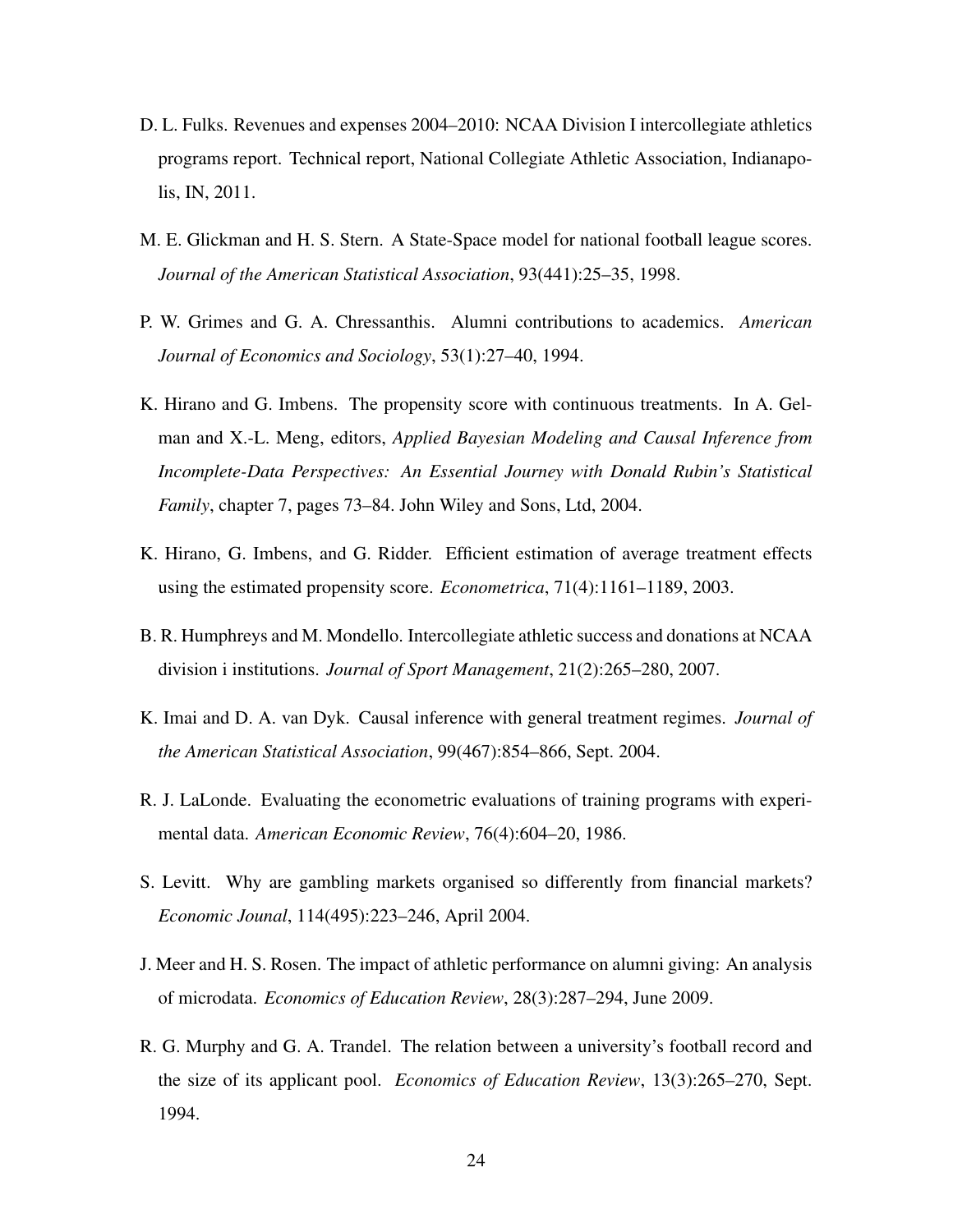- J. Orszag and M. Israel. The empirical effects of collegiate athletics: An update based on 2004-2007 data. Technical report, Compass Lexecon, 2009.
- D. G. Pope and J. C. Pope. The impact of college sports success on the quantity and quality of student applications. *Southern Economic Journal*, 75(3), 2009.
- P. R. Rosenbaum and D. B. Rubin. The central role of the propensity score in observational studies for causal effects. *Biometrika*, 70(1):41 –55, Apr. 1983.
- D. Rubin. Randomization analysis of experimental data: The fisher randomization test comment. *Journal of the American Statistical Association*, 75(371):591–593, 1980.
- L. Sigelman and S. Bookheimer. Is it whether you win or lose? Monetary contributions to Big-Time college athletic programs. *Social Science Quarterly*, 64(2):347–59, June 1983.
- L. Sigelman and R. Carter. Win one for the giver? Alumni giving and Big-Time college sports. *Social Science Quarterly*, 60(2):284–94, 1979.
- J. Smith and P. Todd. Does matching overcome lalonde's critique of nonexperimental estimators? *Journal of Econometrics*, 125(1-2):305–353, 2005.
- H. Stern. On the probability of winning a football game. *The American Statistician*, 45(3): 179–183, 1991.
- H. S. Stern. Point spread and odds betting: Baseball, basketball, and american football. In D. B. Hausch and W. T. Ziemba, editors, *Handbook of Sports and Lottery Markets*, pages 223–237. Elsevier, Oxford, UK, 2008.
- I. B. Tucker. A reexamination of the effect of big-time football and basketball success on graduation rates and alumni giving rates. *Economics of Education Review*, 23(6): 655–661, Dec. 2004.
- S. E. Turner, L. A. Meserve, and W. G. Bowen. Winning and giving: Football results and alumni giving at selective private colleges and universities. *Social Science Quarterly*, 82 (4):812–826, 2001.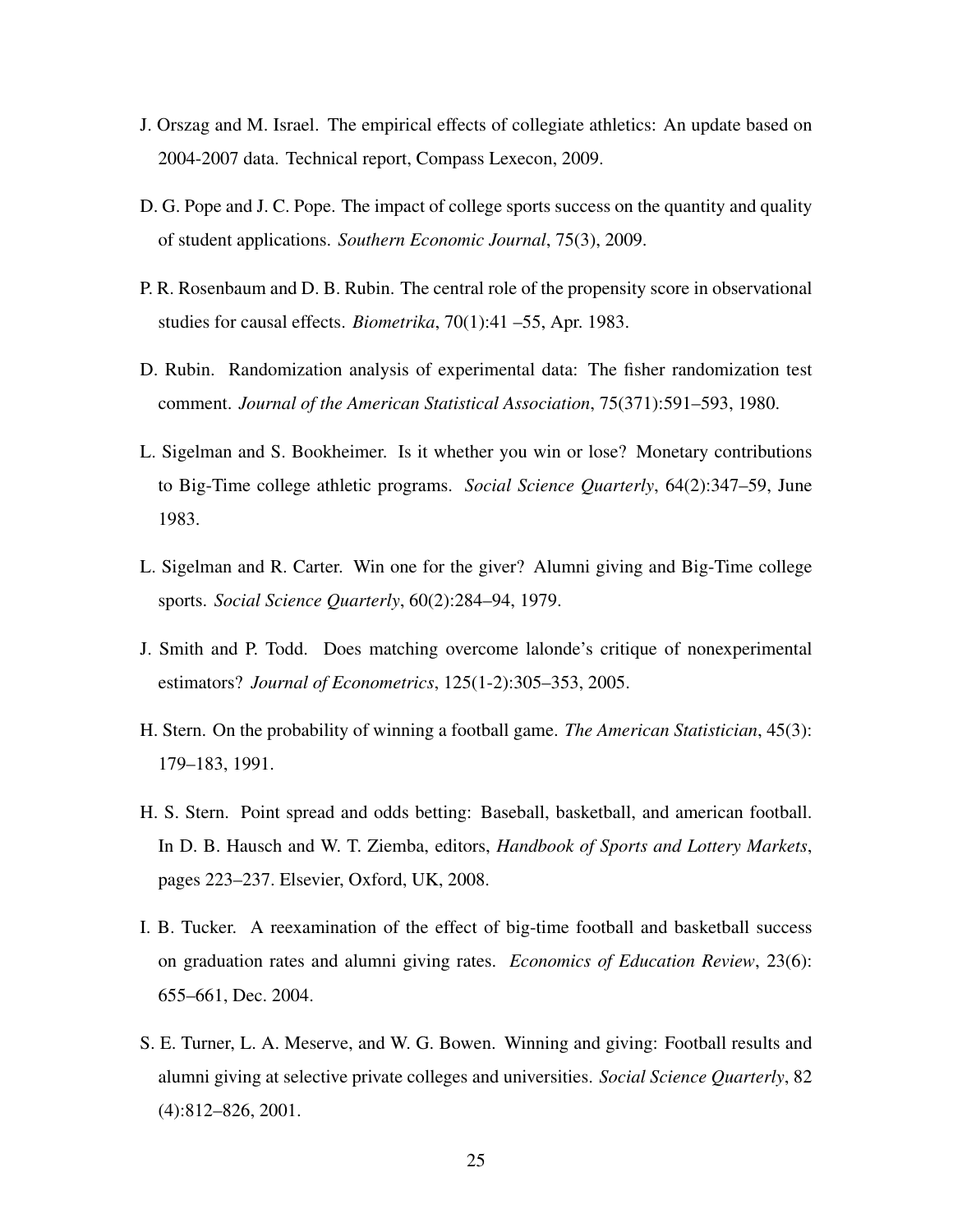|                                                            |           |       | Table 1: Summary Statistics                                |                |         |     |           |                                    |
|------------------------------------------------------------|-----------|-------|------------------------------------------------------------|----------------|---------|-----|-----------|------------------------------------|
|                                                            | All Teams |       | BCS                                                        |                | Non-BCS |     | Dates     |                                    |
| Variable:                                                  | Mean      | Z     | Mean                                                       | $\overline{Z}$ | Mean    | Z   | Available | Source                             |
| Season Wins                                                | 5.4       | 2,360 | 5.0                                                        | ,477           | 4.5     | 883 | 1987–2009 | Covers.com                         |
|                                                            | (2.7)     |       | (2.6)                                                      |                | (2.5)   |     |           |                                    |
| <b>Season Games</b>                                        | 10.7      | 2,360 | 10.7                                                       | 1,477          | 10.5    | 883 | 1987-2009 | Covers.com                         |
|                                                            | (0.9)     |       | (0.8)                                                      |                | (1.0)   |     |           |                                    |
| Expected Wins                                              | 5.4       | 2,360 | 5.9                                                        | 1,477          | 4.5     | 883 | 1987-2009 | Covers.com                         |
|                                                            | (2.1)     |       | (2.1)                                                      |                | (1.8)   |     |           |                                    |
| S<br>Alumni Athletic Operating Donation                    | \$2,439   | 925   | \$3,829                                                    | 534            | \$540   | 391 | 1999–2009 | VSE                                |
|                                                            | (3,272)   |       | (3,705)                                                    |                | (0,593) |     |           |                                    |
| Alumni Nonathletic Operating Donations                     | \$7,136   | 925   | \$11,000                                                   | 534            | \$1,912 | 391 | 1999–2009 | VSE                                |
|                                                            | (12,100)  |       | (14,500)                                                   |                | (3,684) |     |           |                                    |
| Total Alumni Donations                                     | \$18,800  | 1,793 | \$27,000                                                   | 1,129          | \$4,908 | 664 | 1990-2009 | VSE                                |
|                                                            | (26,700)  |       | (30,400)                                                   |                | (6,520) |     |           |                                    |
| Alumni Giving Rate                                         | 0.141     | 1,837 | 0.165                                                      | 1,141          | 0.102   | 696 | 1990–2009 | VSE                                |
|                                                            | (0.078)   |       | (0.077)                                                    |                | (0.061) |     |           |                                    |
| Academic Reputation                                        | 3.22      | 1,044 | 3.47                                                       | 701            | 2.71    | 343 | 1997-2008 | US News                            |
|                                                            | (0.63)    |       | (0.55)                                                     |                | (0.44)  |     |           |                                    |
| Applicants                                                 | 13,748    | 840   | 16,623                                                     | 502            | 9,479   | 338 | 1999–2007 | <b>IPEDS</b>                       |
|                                                            | (8,187)   |       | (8,058)                                                    |                | (6,305) |     |           |                                    |
| Acceptance Rate                                            | 0.698     | 1,591 | 0.669                                                      | 1,064          | 0.756   | 527 | 1988-2008 | US News                            |
|                                                            | (0.181)   |       | (0.184)                                                    |                | (0.159) |     |           |                                    |
| First-Time Out-of-State Enrollment                         | 802       | 1,498 | 1,015                                                      | 913            | 469     | 585 | 1986-2008 | <b>THES</b>                        |
|                                                            | (632)     |       | (596)                                                      |                | (536)   |     |           |                                    |
| First-Time In-State Enrollment                             | 2,541     | 1,498 | 2,814                                                      | 913            | 2,115   | 585 | 1986-2008 | <b>IPEDS</b>                       |
|                                                            | (1,404)   |       | (1,522)                                                    |                | (1,067) |     |           |                                    |
| 25th Percentile SAT                                        | 1,054     | 718   | 1,097                                                      | 451            | 981     | 267 | 1999–2008 | <b>TPEDS</b>                       |
|                                                            | (119)     |       | (103)                                                      |                | (108)   |     |           |                                    |
| Notes: Donation measures are in thou<br>for a single year. |           |       | sands of dollars. Parentheses contain standard deviations. |                |         |     |           | One observation is a single school |

| ミミミ                |
|--------------------|
|                    |
|                    |
| $\frac{1}{2}$<br>j |
|                    |
|                    |
| ã                  |
|                    |
| י<br>יייר          |
|                    |
| ŋ                  |
| ļ                  |
|                    |
|                    |
|                    |
| τ                  |
|                    |
|                    |
|                    |
|                    |
|                    |
| J                  |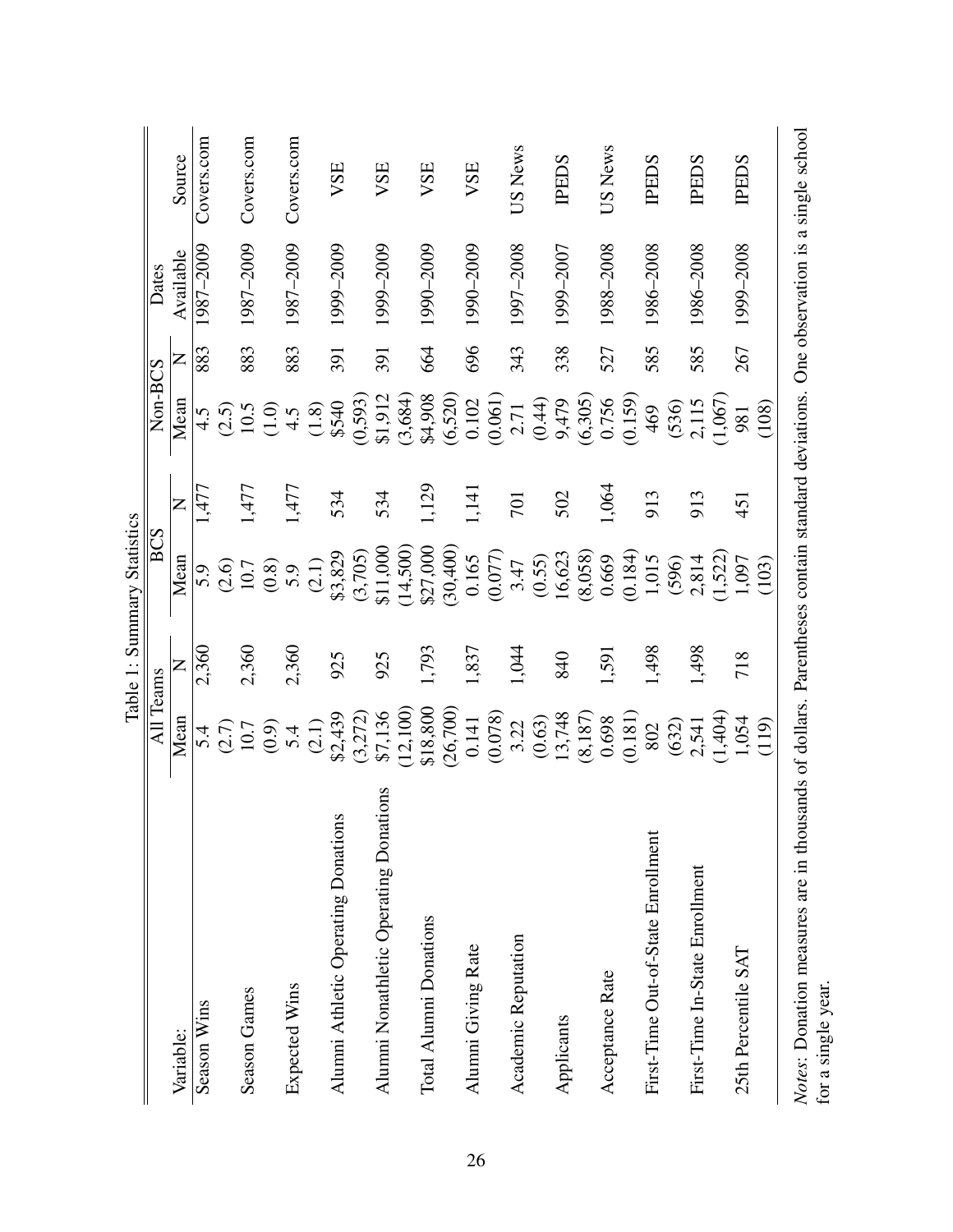| Table 2: OLS and Longitudinal Relationships Between Football Wins and Outcomes                                                  |                 |               |                          |                |                    |          |                            |       |
|---------------------------------------------------------------------------------------------------------------------------------|-----------------|---------------|--------------------------|----------------|--------------------|----------|----------------------------|-------|
|                                                                                                                                 |                 |               | <b>OLS Relationships</b> |                |                    |          | Longitudinal Relationships |       |
| Outcome:                                                                                                                        | Coefficient     | $p$ -val      | FDR $q$ -val             | $\overline{Z}$ | Coefficient        | $p$ -val | FDR $q$ -val               | Z     |
| Alumni Athletic Operating Donations                                                                                             | 340.4           | 0.001         | 0.017                    | 914            | 74.0               | 0.002    | 0.017                      | 698   |
| Alumni Nonathletic Operating Donations                                                                                          | 161.6<br>(99.8) | 0.527         | 0.604                    | 914            | (23.2)<br>117.2    | 0.246    | 0.381                      | 698   |
|                                                                                                                                 | (254.7)         |               |                          |                | (100.3)            |          |                            |       |
| Total Alumni Donations                                                                                                          | 960.1           | 0.039         | 0.095                    | 1,771          | 207.7              | 0.150    | 0.281                      | 1,403 |
|                                                                                                                                 | (460.6)         |               |                          |                | (143.2)            |          |                            |       |
| Alumni Giving Rate                                                                                                              | 0.0025          | 0.150         | 0.281                    | 1,814          | 0.0003             | 0.358    | 0.497                      | 1,437 |
|                                                                                                                                 | (0.0017)        |               |                          |                | (0.0003)           |          |                            |       |
| Academic Reputation                                                                                                             | 0.015           | 0.363         | 0.497                    | 1,031          | 0.002              | 0.029    | 0.082                      | 727   |
|                                                                                                                                 | (0.016)         |               |                          |                | (0.001)            |          |                            |       |
| Applicants                                                                                                                      | 314.8           | 0.104         | 0.204                    | 826            | 103.6              | 0.000    | 0.001                      | 585   |
|                                                                                                                                 | (192.0)         |               |                          |                | (26.8)             |          |                            |       |
| Acceptance Rate                                                                                                                 | $-0.001$        | 0.841         | 0.845                    | 1,562          | $-0.002$           | 0.009    | 0.041                      | 1,084 |
|                                                                                                                                 | (0.004)         |               |                          |                | (0.001)            |          |                            |       |
| First-Time Out-of-State Enrollment                                                                                              | 34.4            | 0.002         | 0.017                    | 1,397          | 2.9                | 0.262    | 0.401                      | 1,076 |
|                                                                                                                                 | (11.0)          |               |                          |                | (2.6)              |          |                            |       |
| First-Time In-State Enrollment                                                                                                  | 91.3            | 0.004         | 0.027                    | 1,397          | 16.6               | 0.001    | 0.017                      | 1,076 |
|                                                                                                                                 | (31.3)          |               |                          |                | $\left(4.9\right)$ |          |                            |       |
| 25th Percentile SAT                                                                                                             |                 | 0.355         | 0.497                    | 707            | 0.6                | 0.079    | 0.165                      | 474   |
|                                                                                                                                 | (3.3)           |               |                          |                | (0.3)              |          |                            |       |
| Notes: Donation measures are in thousands of dollars. Parentheses contain standard errors clustered at the school level. FDR q- |                 | $\frac{1}{2}$ | $\sim$ .                 |                |                    |          |                            |       |

|                                | $-1 - 1 - 1 = 0$ |  |
|--------------------------------|------------------|--|
|                                |                  |  |
| $\overline{\phantom{a}}$       | i<br>S           |  |
|                                |                  |  |
|                                | $\sim$ Katuzaan  |  |
|                                |                  |  |
|                                | $\frac{1}{2}$    |  |
|                                |                  |  |
| $\sim$ OI S and I one indicate |                  |  |
|                                |                  |  |
|                                |                  |  |
|                                |                  |  |
| $\frac{1}{2}$                  |                  |  |

values control the False Discovery Rate across all tables. Each coefficient is from a separate regression in which the outcome is regressed on season wins. All regressions include season games and year fixed effects as controls, and all variables in longitudinal *Notes*: Donation measures are in thousands of dollars. Parentheses contain standard errors clustered at the school level. FDR q-<br>values control the False Discovery Rate across all tables. Each coefficient is from a separa regressed on season wins. All regressions include season games and year fixed effects as controls, and all variables in longitudinal regressions are differenced over two years (see Section 3.2). regressions are differenced over two years (see Section 3.2).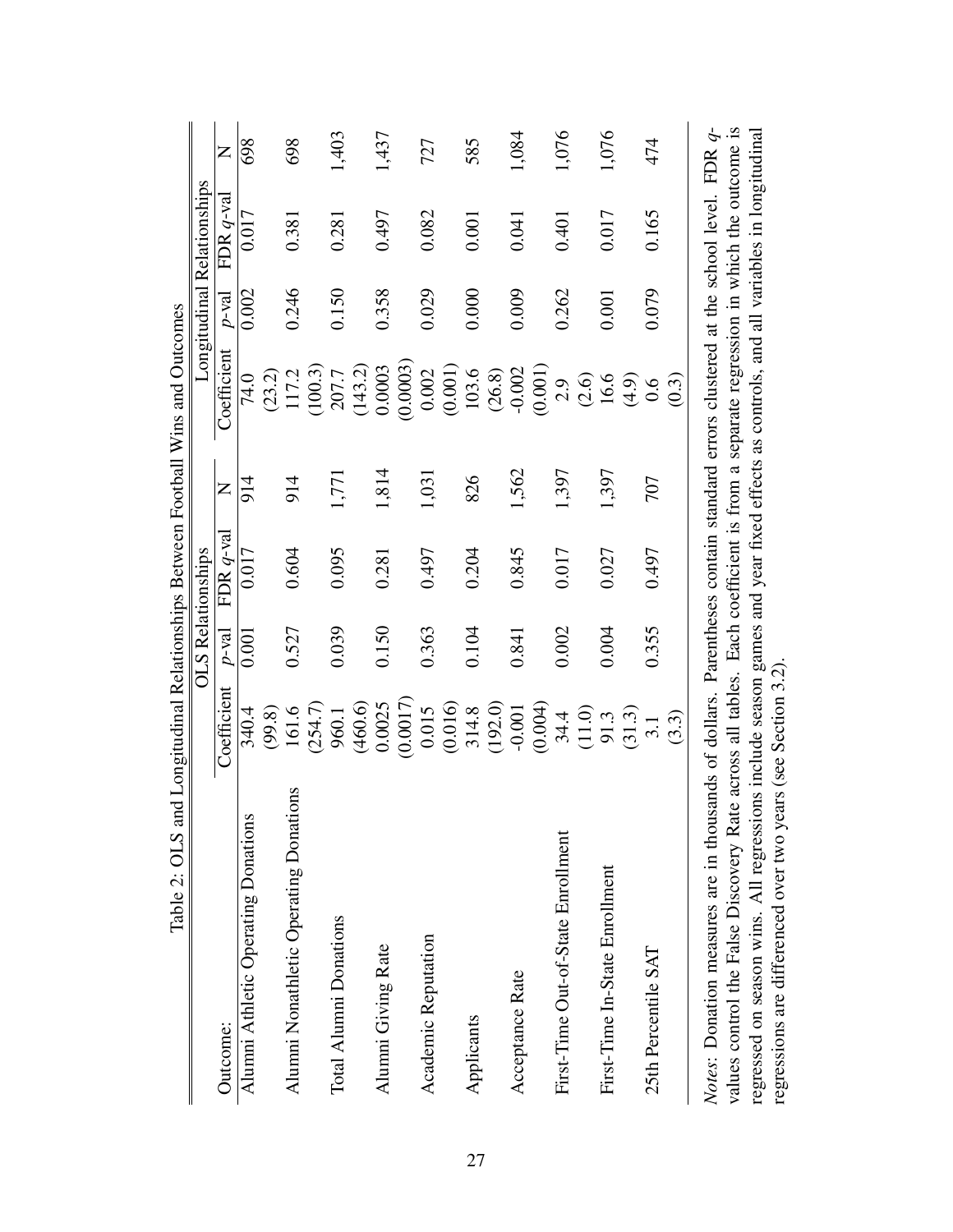| Table 3: OLS and Longitudinal Relationships Between Football Wins and Outcomes for BCS Schools                                   |             |                          |              |       |                                                                                               |          |                            |           |
|----------------------------------------------------------------------------------------------------------------------------------|-------------|--------------------------|--------------|-------|-----------------------------------------------------------------------------------------------|----------|----------------------------|-----------|
|                                                                                                                                  |             | <b>OLS Relationships</b> |              |       |                                                                                               |          | Longitudinal Relationships |           |
| Outcome:                                                                                                                         | Coefficient | $p$ -val                 | FDR $q$ -val | Z     | Coefficient                                                                                   | $p$ -val | FDR $q$ -val               | Z         |
| S<br>Alumni Athletic Operating Donation                                                                                          | 355.6       | 0.008                    | 0.038        | 532   | 121.9                                                                                         | 0.002    | 0.017                      | 417       |
|                                                                                                                                  | (129.5)     |                          |              |       | (37.3)                                                                                        |          |                            |           |
| tions<br>Alumni Nonathletic Operating Donat                                                                                      | $-427.4$    | 0.349                    | 0.497        | 532   | 191.5                                                                                         | 0.281    | 0.405                      | 417       |
|                                                                                                                                  | (452.6)     |                          |              |       | (175.7)                                                                                       |          |                            |           |
| Total Alumni Donations                                                                                                           | 37.1        | 0.955                    | 0.850        | 1,126 | 328.2                                                                                         | 0.131    | 0.256                      | 920       |
|                                                                                                                                  | (659.1)     |                          |              |       | (214.7)                                                                                       |          |                            |           |
| Alumni Giving Rate                                                                                                               | $-0.0010$   | 0.686                    | 0.743        | 1,138 | 0.0004                                                                                        | 0.410    | 0.526                      | 926       |
|                                                                                                                                  | (0.0024)    |                          |              |       | (0.0004)                                                                                      |          |                            |           |
| Academic Reputation                                                                                                              | $-0.016$    | 0.378                    | 0.517        | 699   | 0.002                                                                                         | 0.028    | 0.082                      | 519       |
|                                                                                                                                  | (0.018)     |                          |              |       | (0.001)                                                                                       |          |                            |           |
| Applicants                                                                                                                       | 108.0       | 0.633                    | 0.720        | 500   | 121.3                                                                                         | 0.002    | 0.017                      | 360       |
|                                                                                                                                  | (225.2)     |                          |              |       | (37.4)                                                                                        |          |                            |           |
| Acceptance Rate                                                                                                                  | 0.000       | 0.940                    | 0.850        | 1,061 | $-0.003$                                                                                      | 0.001    | 0.017                      | 742       |
|                                                                                                                                  | (0.005)     |                          |              |       | (0.001)                                                                                       |          |                            |           |
| First-Time Out-of-State Enrollment                                                                                               | 3.0         | 0.824                    | 0.845        | 851   | 7.2                                                                                           | 0.002    | 0.017                      | 654       |
|                                                                                                                                  | (13.3)      |                          |              |       | $(2.2)$<br>21.4                                                                               |          |                            |           |
| First-Time In-State Enrollment                                                                                                   | 88.4        | 0.060                    | 0.131        | 851   |                                                                                               | 0.002    | 0.017                      | 654       |
|                                                                                                                                  | (46.2)      |                          |              |       | (6.6)                                                                                         |          |                            |           |
| 25th Percentile SAT                                                                                                              | $-2.0$      | 0.623                    | 0.711        | 449   | 0.3                                                                                           | 0.458    | 0.545                      | 311       |
|                                                                                                                                  | (4.0)       |                          |              |       | (0.4)                                                                                         |          |                            |           |
| Notes: Donation measures are in thousands of dollars. Parentheses contain standard errors clustered at the school level.         |             |                          |              |       |                                                                                               |          |                            | FDR $q$ - |
| values control the False Discovery Rate across all tables. Each coefficient is from a separate regression in which the dependent |             |                          |              |       |                                                                                               |          |                            |           |
| variable is regressed on season wins.                                                                                            |             |                          |              |       | All regressions include season games and year fixed effects as controls, and all variables in |          |                            |           |
| longitudinal regressions are differenced over two years (see Section 3.2). The sample is restricted to BCS schools.              |             |                          |              |       |                                                                                               |          |                            |           |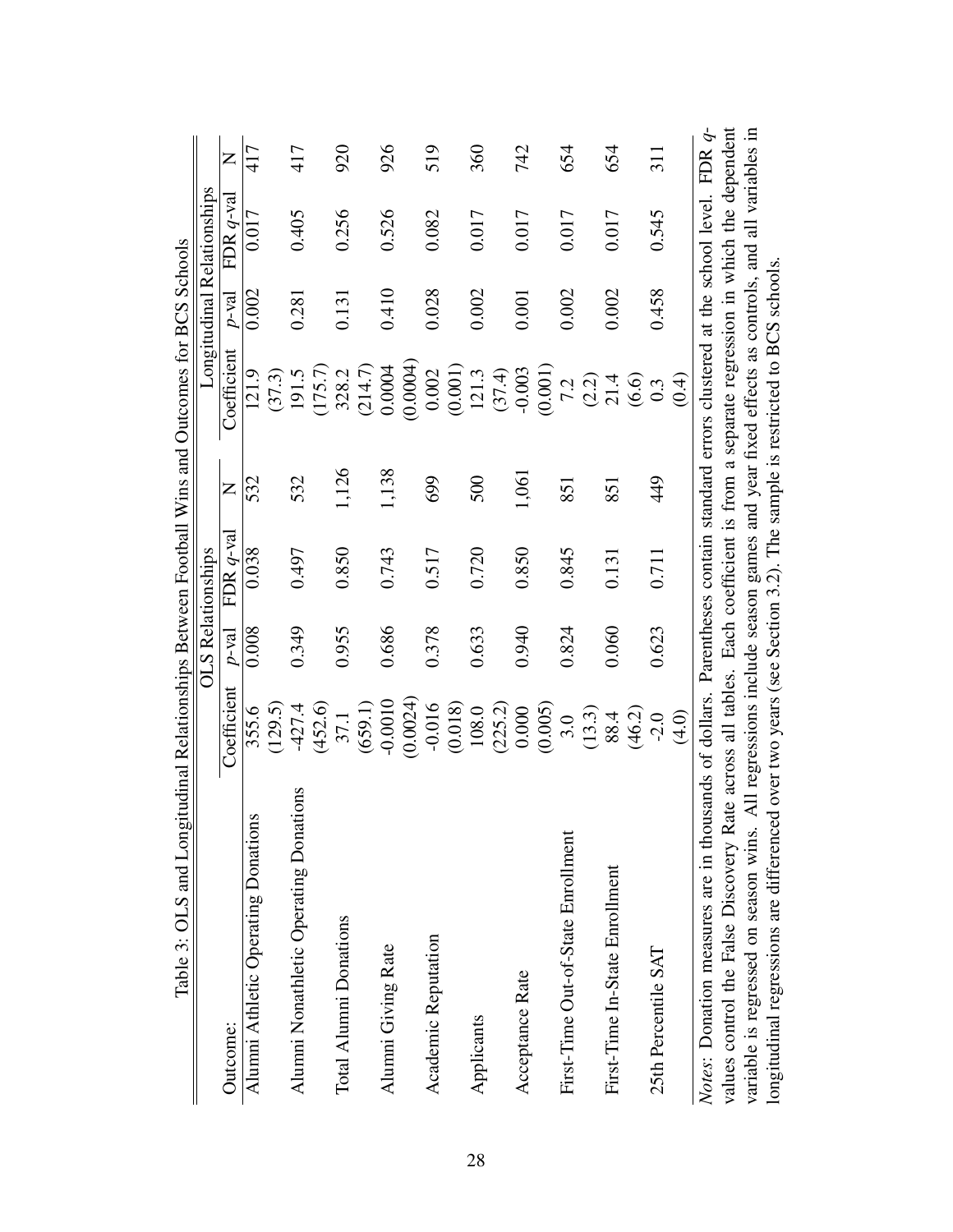|                                                       | Table 4: Effects of Football Wins on Outcomes |          |                                |            |                                                                           |          |                                       |       |
|-------------------------------------------------------|-----------------------------------------------|----------|--------------------------------|------------|---------------------------------------------------------------------------|----------|---------------------------------------|-------|
|                                                       |                                               |          | Dependent Variable: $y_{it+1}$ |            |                                                                           |          | Dependent Variable: $\Delta y_{it+1}$ |       |
| Outcome:                                              | Coefficient                                   | $p$ -val | FDR $q$ -val                   | Z          | Coefficient                                                               | $p$ -val | FDR $q$ -va                           | Z     |
| Alumni Athletic Operating Donations                   | 175.1                                         | 0.029    | 0.082                          | 818        | 136.4                                                                     | 0.001    | 0.017                                 | 637   |
|                                                       | (67.6)                                        |          |                                |            | (41.1)                                                                    |          |                                       |       |
| Alumni Nonathletic Operating Donations                | 64.3                                          | 0.894    | 0.845                          | 818        | 227.9                                                                     | 0.210    | 0.355                                 | 637   |
|                                                       | (283.6)                                       |          |                                |            | (171.4)                                                                   |          |                                       |       |
| Total Alumni Donations                                | 527.1                                         | 0.228    | 0.377                          | 1,565      | 311.9                                                                     | 0.450    | 0.539                                 | 1,264 |
|                                                       | (429.4)                                       |          |                                |            | (295.7)                                                                   |          |                                       |       |
| Alumni Giving Rate                                    | 0.0017                                        | 0.155    | 0.286                          | 1,605      | $-0.0001$                                                                 | 0.698    | 0.743                                 | 1,293 |
|                                                       | (0.0012)                                      |          |                                |            | (0.0005)                                                                  |          |                                       |       |
| Academic Reputation                                   | $-0.003$                                      | 0.717    | 0.743                          | 919        | 0.004                                                                     | 0.015    | 0.056                                 | 669   |
|                                                       | (0.013)                                       |          |                                |            | (0.002)                                                                   |          |                                       |       |
| Applicants                                            | 4.9                                           | 0.942    | 0.850                          | 740        | 135.3                                                                     | 0.005    | 0.029                                 | 533   |
|                                                       | (184.3)                                       |          |                                |            | (49.9)                                                                    |          |                                       |       |
| Acceptance Rate                                       | 0.000                                         | 0.955    | 0.850                          | 1,379      | $-0.003$                                                                  | 0.022    | 0.069                                 | 967   |
|                                                       | (0.003)                                       |          |                                |            | (0.001)                                                                   |          |                                       |       |
| First-Time Out-of-State Enrollment                    | 11.9                                          | 0.236    | 0.379                          | 1,237      | $-0.4$                                                                    | 0.983    | 0.851                                 | 1,038 |
|                                                       | $(11.1)$                                      |          |                                |            | (3.4)                                                                     |          |                                       |       |
| First-Time In-State Enrollment                        | 10.5                                          | 0.783    | 0.838                          | 1,237      | 15.2                                                                      | 0.007    | 0.035                                 | 1,038 |
|                                                       | (25.0)                                        |          |                                |            | (5.8)                                                                     |          |                                       |       |
| 25th Percentile SAT                                   | 2.6                                           | 0.387    | 0.525                          | <b>640</b> | 1.8                                                                       | 0.002    | 0.017                                 | 431   |
|                                                       | (2.9)                                         |          |                                |            | $\odot$                                                                   |          |                                       |       |
| Notes: Donation measures are in thousands of dollars. |                                               |          |                                |            | Parentheses contain standard errors clustered at the school level, and p- |          |                                       |       |

| $\ddot{\phantom{0}}$ | Notes: Donation measures are in thousands of dollars. Parentheses contain standard errors clustered at the school level, and p- | f no effect. FDR q-values control the False Discovery Rate across all tables. Each coefficient | ootball win on the outcome, computed from equation (6) as described in Section 4.2. |
|----------------------|---------------------------------------------------------------------------------------------------------------------------------|------------------------------------------------------------------------------------------------|-------------------------------------------------------------------------------------|
|                      |                                                                                                                                 | values test the sharp null hypothesis of                                                       | epresents the effect of an additional for-                                          |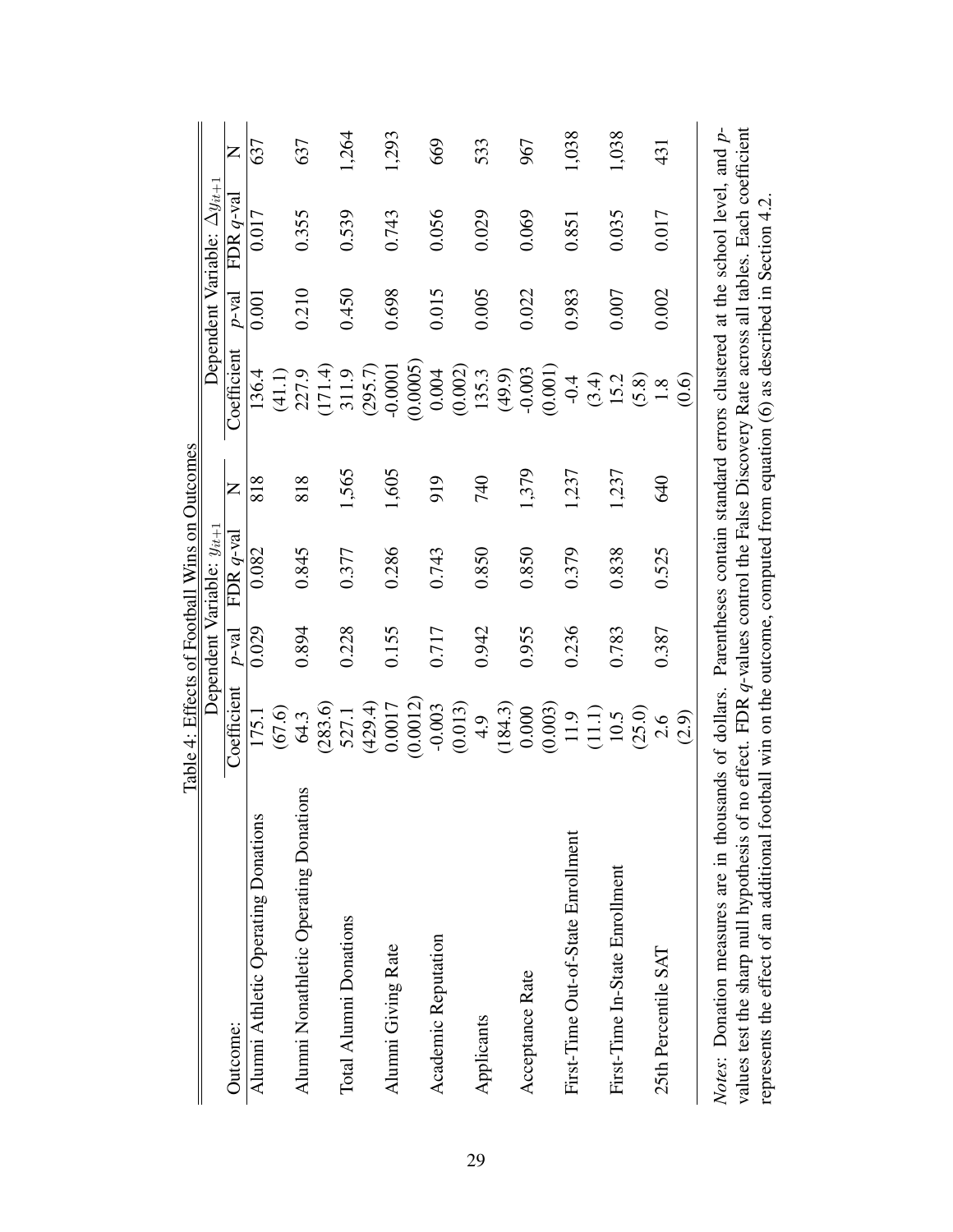| Table 5: Effects of Football Wins on Outcomes for BCS and Non-BCS Schools                                                                               |                              |          |                     |                |                                                                                           |          |                         |                 |
|---------------------------------------------------------------------------------------------------------------------------------------------------------|------------------------------|----------|---------------------|----------------|-------------------------------------------------------------------------------------------|----------|-------------------------|-----------------|
|                                                                                                                                                         |                              |          | Sample: BCS Schools |                |                                                                                           |          | Sample: Non-BCS Schools |                 |
| Outcome:                                                                                                                                                | Coefficient                  | $p$ -val | FDR $q$ -val        | $\overline{z}$ | Coefficient                                                                               | $p$ -val | FDR $q$ -val            | Z               |
| Alumni Athletic Operating Donations                                                                                                                     | 175.0                        | 0.004    | 0.027               | 381            | 17.7                                                                                      | 0.157    | 0.286                   | 258             |
|                                                                                                                                                         | (62.7)                       |          |                     |                | (11.7)                                                                                    |          |                         |                 |
| Alumni Nonathletic Operating Donations                                                                                                                  | 387.4                        | 0.146    | 0.281               | 381            | 39.9                                                                                      | 0.420    | 0.536                   | 258             |
|                                                                                                                                                         | (274.1)                      |          |                     |                | (46.8)                                                                                    |          |                         |                 |
| Total Alumni Donations                                                                                                                                  | 566.0                        | 0.242    | 0.379               | 829            | $-248.3$                                                                                  | 0.038    | 0.095                   | $\overline{41}$ |
|                                                                                                                                                         | (434.4)                      |          |                     |                | (131.9)                                                                                   |          |                         |                 |
| Alumni Giving Rate                                                                                                                                      | 0.0000                       | 0.990    | 0.851               | 832            | $-0.0004$                                                                                 | 0.506    | 0.604                   | 462             |
|                                                                                                                                                         | (0.0007)                     |          |                     |                | 0.0006                                                                                    |          |                         |                 |
| Academic Reputation                                                                                                                                     | 0.004                        | 0.022    | 0.069               | 472            | 0.002                                                                                     | 0.242    | 0.379                   | 197             |
|                                                                                                                                                         | (0.002)                      |          |                     |                | (0.003)                                                                                   |          |                         |                 |
| Applicants                                                                                                                                              | 129.9                        | 0.013    | 0.054               | 325            | 126.0                                                                                     | 0.277    | 0.404                   | 212             |
|                                                                                                                                                         | (58.2)                       |          |                     |                | (79.3)                                                                                    |          |                         |                 |
| Acceptance Rate                                                                                                                                         | $-0.003$                     | 0.030    | 0.083               | 657            | 0.001                                                                                     | 0.853    | 0.845                   | 316             |
|                                                                                                                                                         | (0.002)                      |          |                     |                | (0.002)                                                                                   |          |                         |                 |
| First-Time Out-of-State Enrollment                                                                                                                      | 2.3                          | 0.473    | 0.564               | 637            | $-5.1$                                                                                    | 0.266    | 0.402                   | 404             |
|                                                                                                                                                         | (4.8)                        |          |                     |                | (5.1)                                                                                     |          |                         |                 |
| First-Time In-State Enrollment                                                                                                                          | 12.3                         | 0.086    | 0.178               | 637            | 22.7                                                                                      | 0.020    | 0.069                   | 404             |
|                                                                                                                                                         | (7.8)                        |          |                     |                | (9.2)                                                                                     |          |                         |                 |
| 25th Percentile SAT                                                                                                                                     | 1.0                          | 0.098    | 0.198               | 282            | 2.9                                                                                       | 0.092    | 0.188                   | 154             |
|                                                                                                                                                         | (0.7)                        |          |                     |                | (1.4)                                                                                     |          |                         |                 |
| <i>Notes</i> : In all specifications the dependent variable is $\Delta y_{it+1}$ (two year differences). Donation measures are in thousands of dollars. |                              |          |                     |                |                                                                                           |          |                         |                 |
| Parentheses contain standard errors cl                                                                                                                  |                              |          |                     |                | ustered at the school level, and $p$ -values test the sharp null hypothesis of no effect. |          |                         | <b>FDR</b>      |
| q-values control the False Discovery Rate across all tables. Each coefficient represents the effect of an additional football win on the                |                              |          |                     |                |                                                                                           |          |                         |                 |
| outcome, computed from equation (6)                                                                                                                     | as described in Section 4.2. |          |                     |                |                                                                                           |          |                         |                 |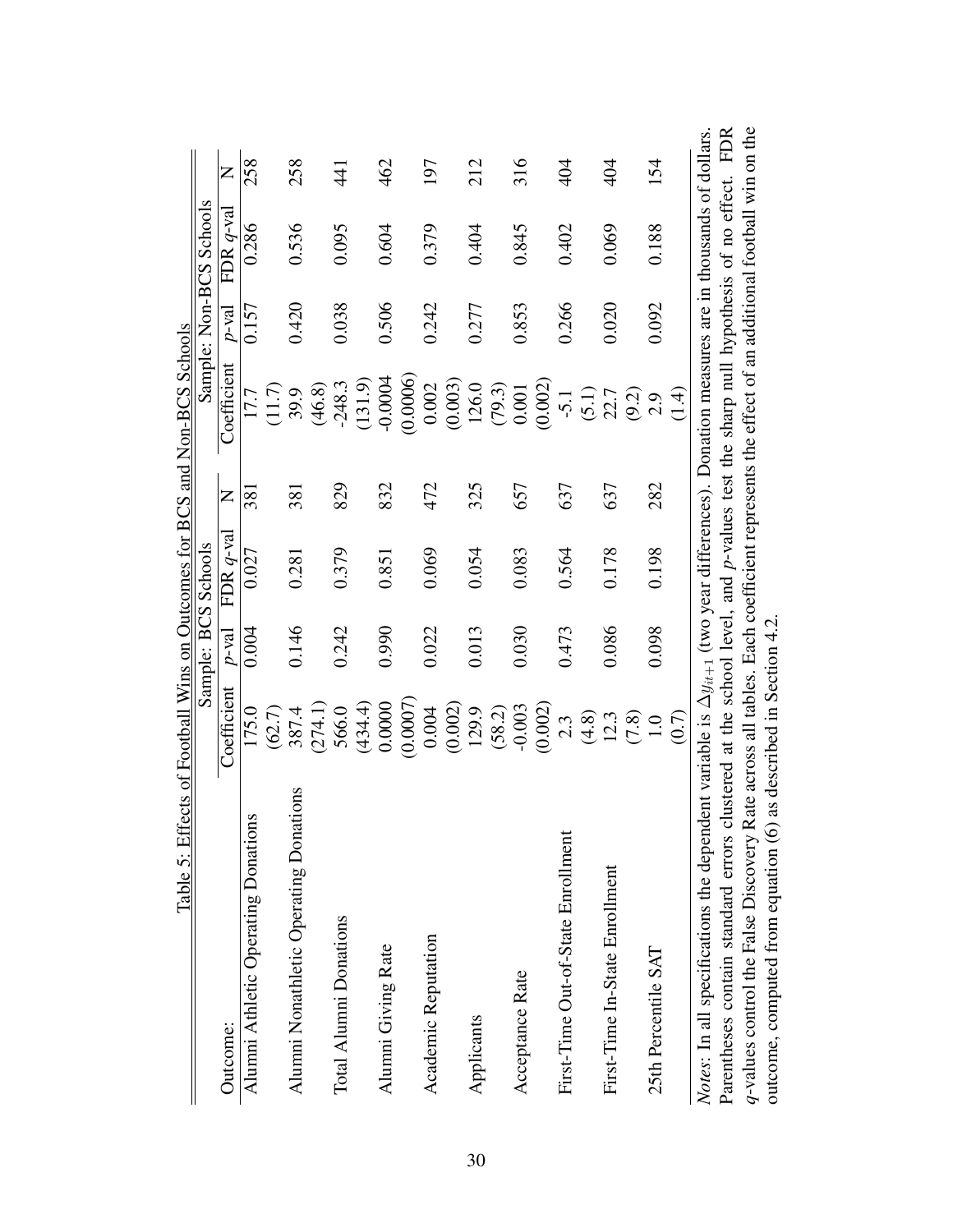|                                                                                                                                                                                                                                                                                            | Table 6: Effects of Football Wins in Later Weeks on Outcomes |          |                   |       |                   |          |                       |       |
|--------------------------------------------------------------------------------------------------------------------------------------------------------------------------------------------------------------------------------------------------------------------------------------------|--------------------------------------------------------------|----------|-------------------|-------|-------------------|----------|-----------------------|-------|
|                                                                                                                                                                                                                                                                                            |                                                              |          | Sample: All Weeks |       |                   |          | Sample: Weeks 5-12    |       |
| Outcome:                                                                                                                                                                                                                                                                                   | Coefficient                                                  | $p$ -val | FDR $q$ -val      | Z     | Coefficient       | $p$ -val | FDR $q$ -val          | Z     |
| Alumni Athletic Operating Donations                                                                                                                                                                                                                                                        | 136.4                                                        | 0.001    | 0.017             | 637   | 141.6             | 0.012    | 0.051                 | 637   |
|                                                                                                                                                                                                                                                                                            | (41.1)                                                       |          |                   |       | (53.8)            |          |                       |       |
| Alumni Nonathletic Operating Donations                                                                                                                                                                                                                                                     | 227.9                                                        | 0.210    | 0.355             | 637   | 194.9             | 0.289    | 0.414                 | 637   |
|                                                                                                                                                                                                                                                                                            | (171.4)                                                      |          |                   |       | (187.3)           |          |                       |       |
| Total Alumni Donations                                                                                                                                                                                                                                                                     | 311.9                                                        | 0.450    | 0.539             | 1,264 | 579.8             | 0.185    | 0.336                 | 1,264 |
|                                                                                                                                                                                                                                                                                            | (295.7)                                                      |          |                   |       | (376.6)           |          |                       |       |
| Alumni Giving Rate                                                                                                                                                                                                                                                                         | $-0.0001$                                                    | 0.698    | 0.743             | 1,293 | 0.0000            | 0.871    | 0.845                 | 1,293 |
|                                                                                                                                                                                                                                                                                            | (0.0005)                                                     |          |                   |       | (0.0006)          |          |                       |       |
| Academic Reputation                                                                                                                                                                                                                                                                        | 0.004                                                        | 0.015    | 0.056             | 669   | 0.004             | 0.035    | 0.089                 | 669   |
|                                                                                                                                                                                                                                                                                            | (0.001)                                                      |          |                   |       | (0.002)           |          |                       |       |
| Applicants                                                                                                                                                                                                                                                                                 | 135.3                                                        | 0.005    | 0.029             | 533   | 119.9             | 0.049    | 0.110                 | 533   |
|                                                                                                                                                                                                                                                                                            | (49.9)                                                       |          |                   |       | (62.1)            |          |                       |       |
| Acceptance Rate                                                                                                                                                                                                                                                                            | $-0.003$                                                     | 0.022    | 0.069             | 967   | $-0.002$          | 0.200    | 0.355                 | 967   |
|                                                                                                                                                                                                                                                                                            | (0.001)                                                      |          |                   |       | (0.002)           |          |                       |       |
| First-Time Out-of-State Enrollment                                                                                                                                                                                                                                                         | $-0.4$                                                       | 0.983    | 0.851             | 1,038 | $-2.8$            | 0.525    | 0.604                 | 1,038 |
|                                                                                                                                                                                                                                                                                            | (3.4)                                                        |          |                   |       | $\widetilde{4.5}$ |          |                       |       |
| First-Time In-State Enrollment                                                                                                                                                                                                                                                             | 15.2                                                         | 0.007    | 0.035             | 1,038 | 15.4              | 0.034    | 0.089                 | 1,038 |
|                                                                                                                                                                                                                                                                                            | (5.8)                                                        |          |                   |       | (7.5)             |          |                       |       |
| 25th Percentile SAT                                                                                                                                                                                                                                                                        | $\frac{8}{1}$                                                | 0.002    | 0.017             | 431   | $\overline{1.9}$  | 0.017    | 0.062                 | 431   |
|                                                                                                                                                                                                                                                                                            | $\overset{\text{\normalsize{(0.6)}}}{=}$                     |          |                   |       | (0.8)             |          |                       |       |
| Parentheses contain standard errors clustered at the school level, and p-values test the sharp null hypothesis of no effect. FDR<br><i>Notes</i> : In all specifications the dependent variable is $\Delta y_{it+1}$ (two year differences). Donation measures are in thousands of dollars |                                                              |          |                   |       |                   |          |                       |       |
|                                                                                                                                                                                                                                                                                            |                                                              |          |                   |       |                   |          | $\ddot{\ddot{\cdot}}$ |       |

*q*-values control the False Discovery Rate across all tables. Each coefficient represents the effect of an additional football win on the

q-values control the False Discovery Rate across all tables. Each coefficient represents the effect of an additional football win on the

outcome, computed from equation (6) as described in Section 4.2.

outcome, computed from equation (6) as described in Section 4.2.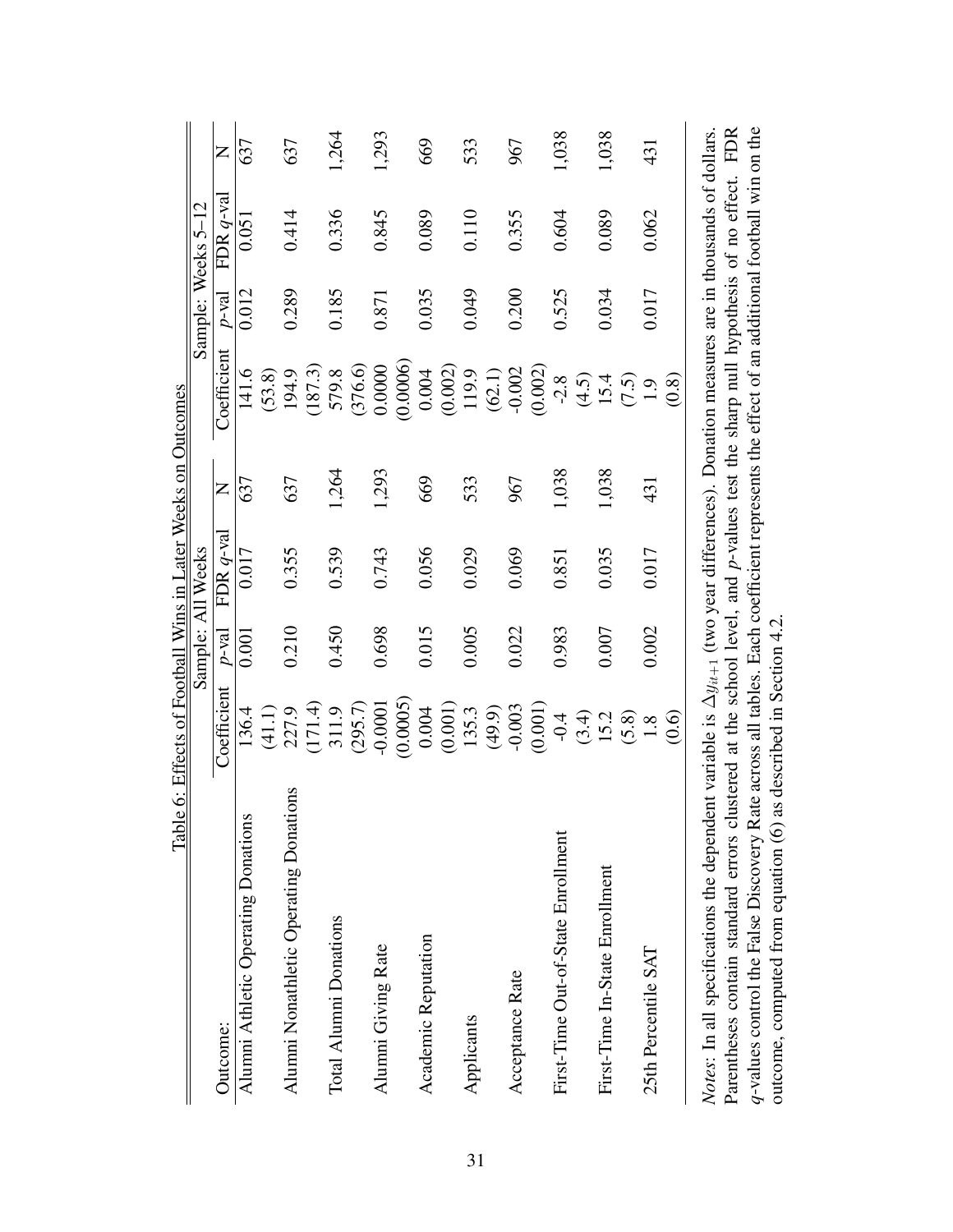|                                                       | Table 7: Effects of Football Wins on Outcomes Two Years Later |         |                                       |       |                                                                           |          |                                       |       |
|-------------------------------------------------------|---------------------------------------------------------------|---------|---------------------------------------|-------|---------------------------------------------------------------------------|----------|---------------------------------------|-------|
|                                                       |                                                               |         | Dependent Variable: $\Delta y_{it+1}$ |       |                                                                           |          | Dependent Variable: $\Delta y_{it+2}$ |       |
| Outcome:                                              | Coefficient                                                   | $P-val$ | FDR $q$ -val                          | Z     | Coefficient                                                               | $p$ -val | FDR $q$ -va                           | Z     |
| Alumni Athletic Operating Donations                   | 136.4                                                         | 0.001   | 0.017                                 | 891   | 78.6                                                                      | 0.233    | 0.379                                 | 612   |
|                                                       | (41.1)                                                        |         |                                       |       | (65.4)                                                                    |          |                                       |       |
| Alumni Nonathletic Operating Donations                | 227.9                                                         | 0.210   | 0.355                                 | 891   | $-207.8$                                                                  | 0.433    | 0.536                                 | 612   |
|                                                       | (171.4)                                                       |         |                                       |       | (264.2)                                                                   |          |                                       |       |
| Total Alumni Donations                                | 311.9                                                         | 0.450   | 0.539                                 | 1,712 | 86.5                                                                      | 0.865    | 0.845                                 | 1,294 |
|                                                       | (295.7)                                                       |         |                                       |       | (507.6)                                                                   |          |                                       |       |
| Alumni Giving Rate                                    | $-0.0001$                                                     | 0.698   | 0.743                                 | 1,755 | $-0.0004$                                                                 | 0.589    | 0.680                                 | 1,327 |
|                                                       | (0.0005)                                                      |         |                                       |       | 0.0007                                                                    |          |                                       |       |
| Academic Reputation                                   | 0.004                                                         | 0.015   | 0.056                                 | 1,010 | 0.000                                                                     | 0.956    | 0.850                                 | 707   |
|                                                       | (0.002)                                                       |         |                                       |       | (0.002)                                                                   |          |                                       |       |
| Applicants                                            | 135.3                                                         | 0.005   | 0.029                                 | 805   | $-88.3$                                                                   | 0.326    | 0.463                                 | 496   |
|                                                       | (49.9)                                                        |         |                                       |       | (89.5)                                                                    |          |                                       |       |
| Acceptance Rate                                       | $-0.003$                                                      | 0.022   | 0.069                                 | 1,515 | $-0.004$                                                                  | 0.044    | 0.104                                 | 1,141 |
|                                                       | (0.001)                                                       |         |                                       |       | (0.002)                                                                   |          |                                       |       |
| First-Time Out-of-State Enrollment                    | $-0.4$                                                        | 0.983   | 0.851                                 | 1,359 | $-13.5$                                                                   | 0.040    | 0.096                                 | 622   |
|                                                       | (3.4)                                                         |         |                                       |       | (6.5)                                                                     |          |                                       |       |
| First-Time In-State Enrollment                        | 15.2                                                          | 0.007   | 0.035                                 | 1,359 | $-2.7$                                                                    | 0.814    | 0.845                                 | 622   |
|                                                       | (5.8)                                                         |         |                                       |       | (11.5)                                                                    |          |                                       |       |
| 25th Percentile SAT                                   | 1.8                                                           | 0.002   | 0.017                                 | 693   | 1.0                                                                       | 0.273    | 0.404                                 | 398   |
|                                                       | (0.6)                                                         |         |                                       |       | (0.9)                                                                     |          |                                       |       |
| Notes: Donation measures are in thousands of dollars. |                                                               |         |                                       |       | Parentheses contain standard errors clustered at the school level, and p- |          |                                       |       |

values test the sharp null hypothesis of no effect. FDR q-values control the False Discovery Rate across all tables. Each coefficient<br>represents the effect of an additional football win on the outcome, computed as describe *Notes*: Donation measures are in thousands of dollars. Parentheses contain standard errors clustered at the school level, and p-<br>values test the sharp null hypothesis of no effect. FDR q-values control the False Discovery represents the effect of an additional football win on the outcome, computed as described in Section 5.3.